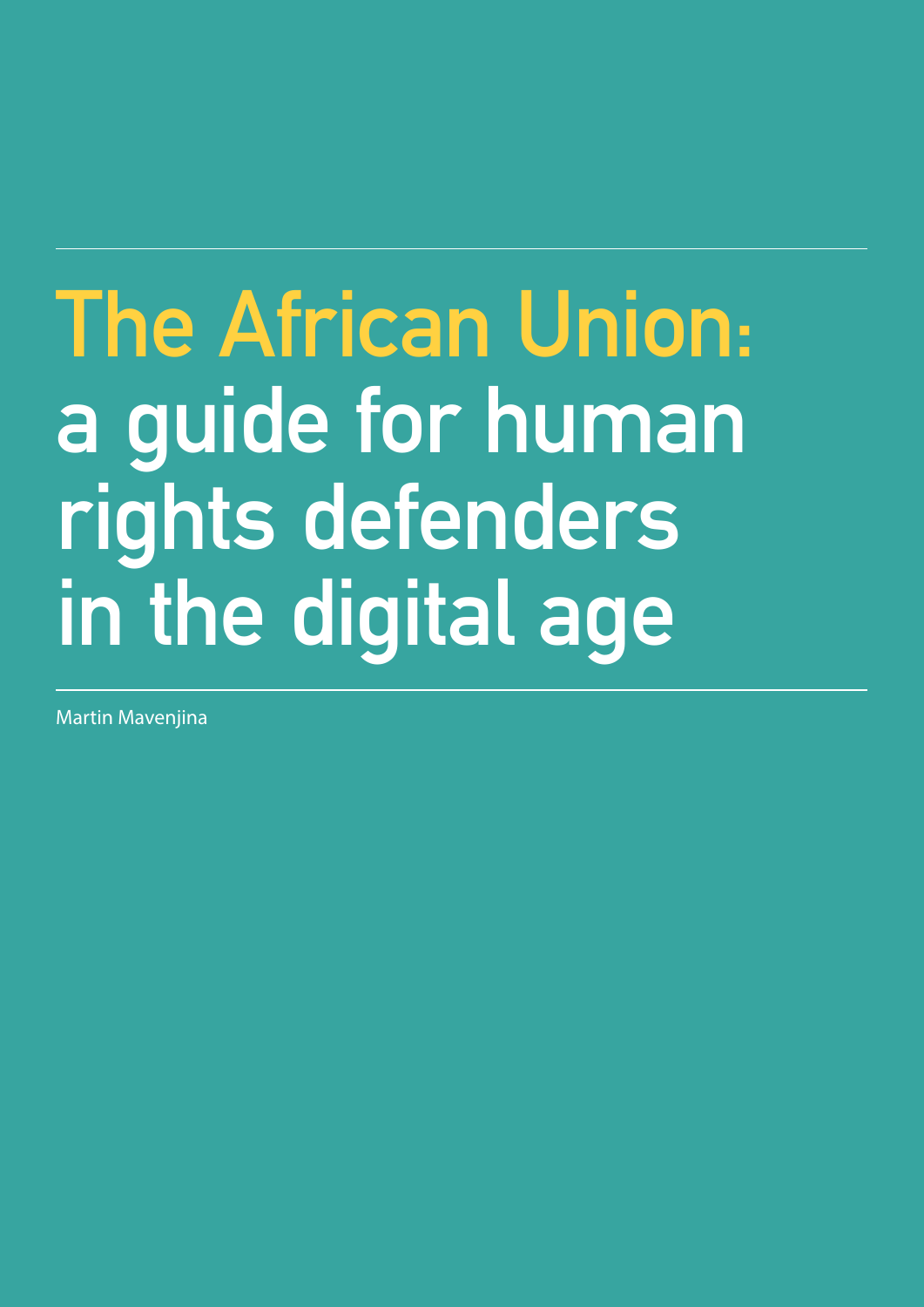Acknowledgements

This joint publication between Media Rights Agenda and KICTANet was authored by Martin Mavenjina with input and feedback provided by Grace Githaiga, Edetaen Ojo, Alice Munyua and Ephraim Percy Kenyanito. It was edited by Lindsay Duffield. Special thanks go to Global Partners Digital for their overview and feedback throughout.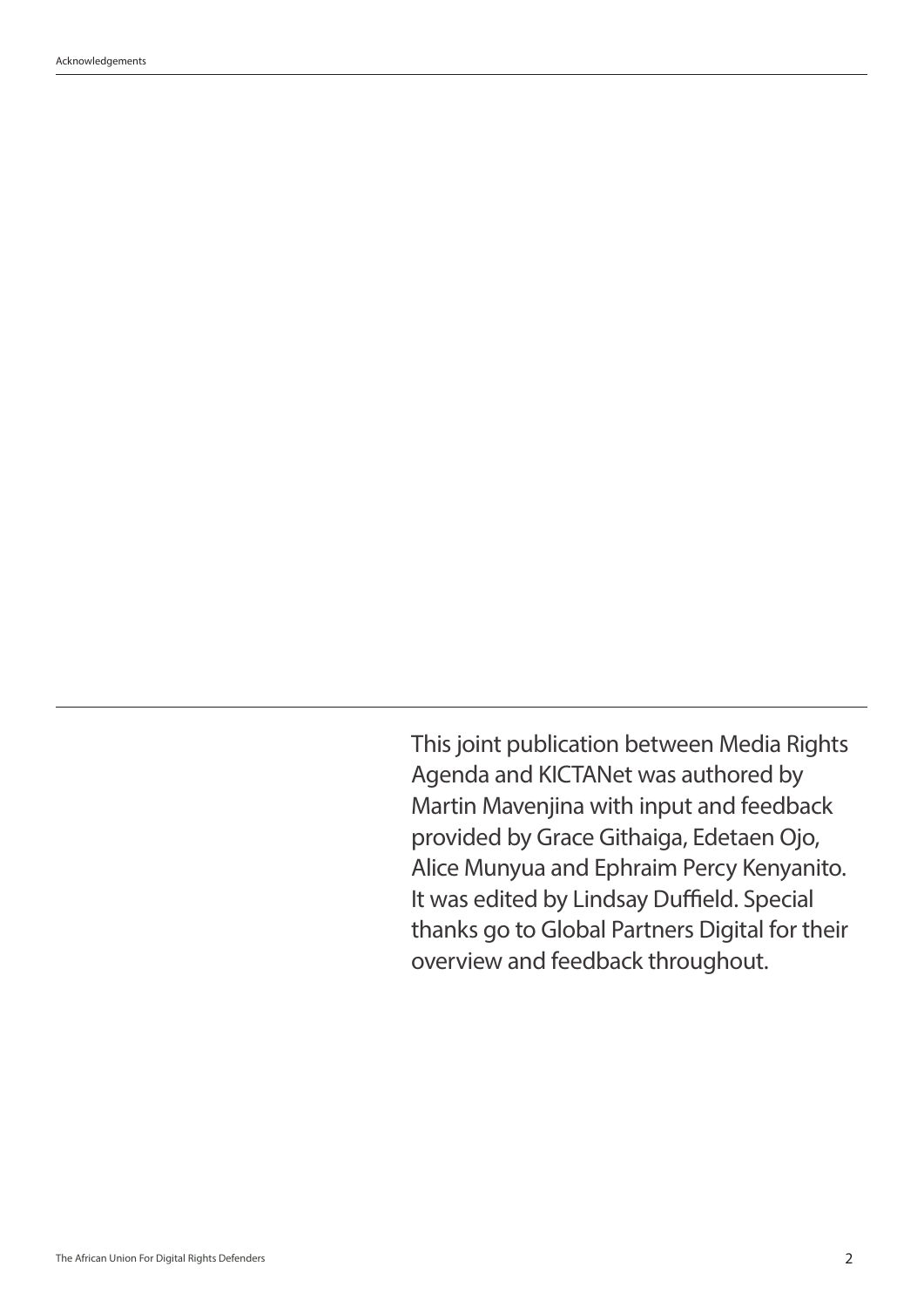| Glossary                                      | 05 |
|-----------------------------------------------|----|
| 1. About this tool                            | 06 |
| 2. Why should I care about the African Union? | 08 |
| 3. How it works                               | 10 |
| History                                       | 11 |
| Mandate                                       | 11 |
| Structure                                     | 12 |
| 4. Who's who                                  | 13 |
| The decision-making bodies                    | 14 |
| Other organs of the AU                        | 17 |
| 5. Key processes                              | 21 |
| The AU policy cycle                           | 22 |
| The stages of the AU policy cycle             | 25 |
| 6. Key outcomes of the ACHPR                  | 28 |
| 7. What we can do at the ACHPR and how        | 31 |
| 8. Annex                                      | 34 |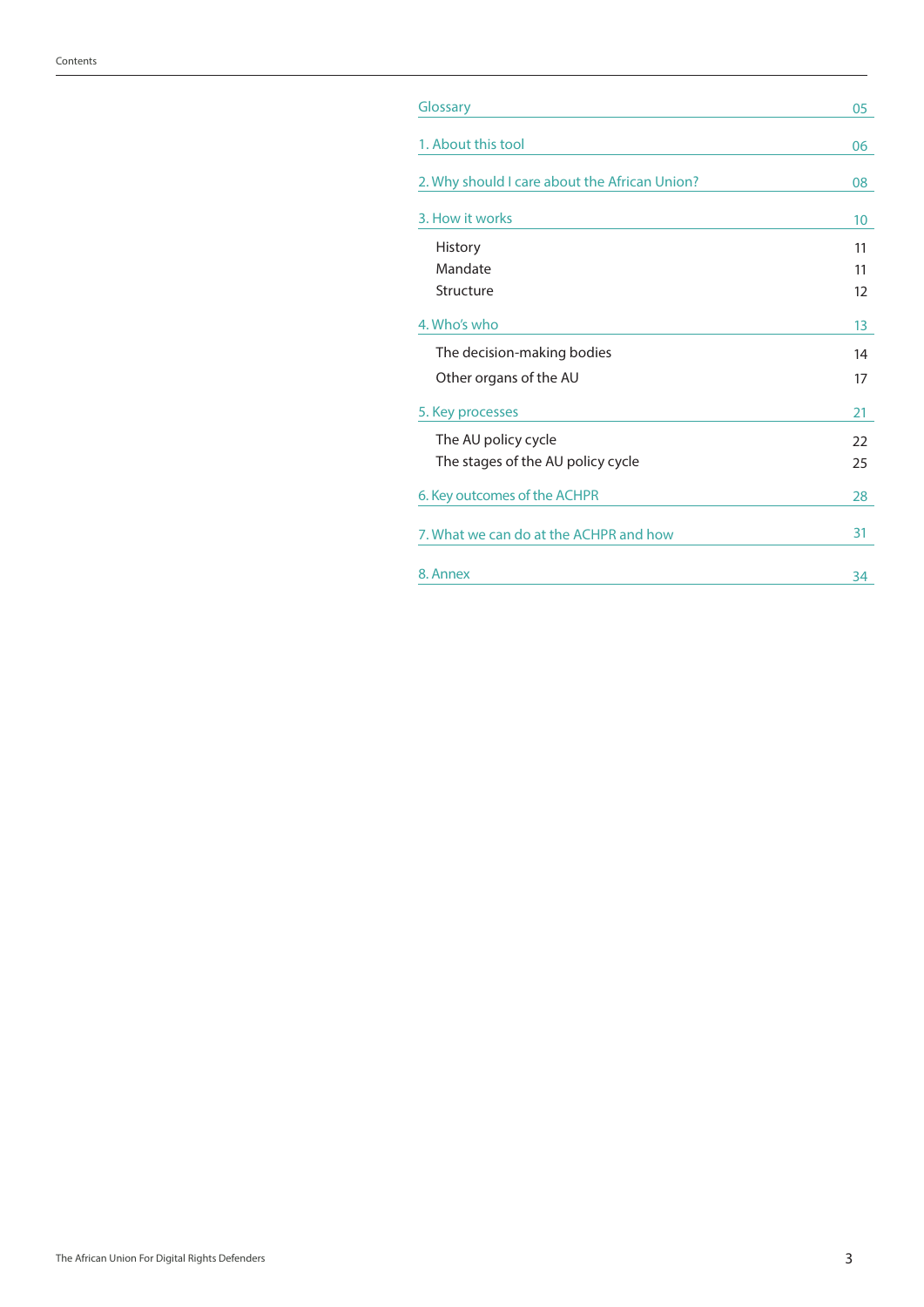## **Glossary**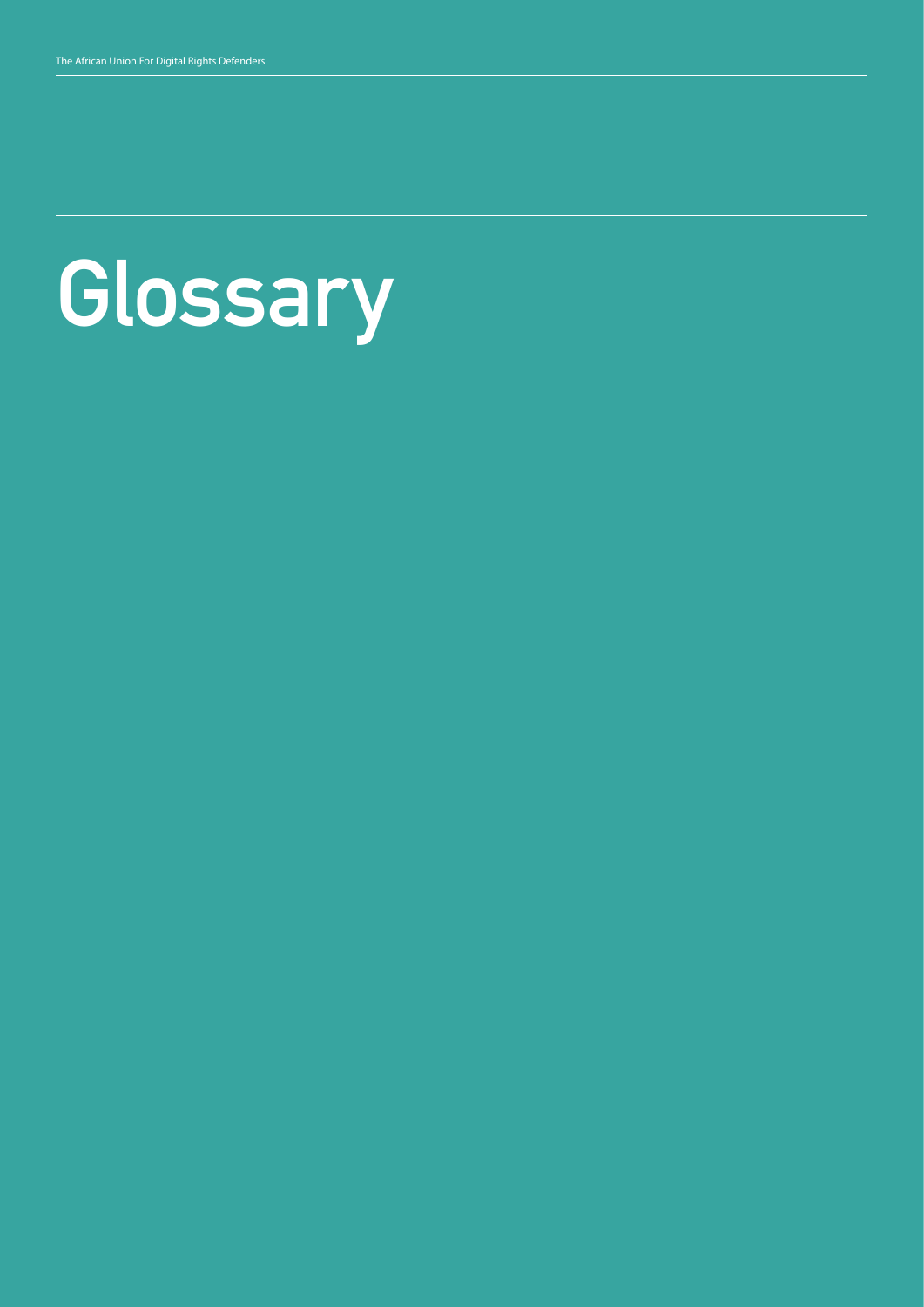**AEC** African Economic Community **AFDB**

African Development Bank

**ACHPR** The African Comission on Human and Peoples' Rights

**AMCOST**  Conference of Ministers Responsible for Science and Technology

### **AMCOMET**

Conference of Ministers Responsible for Maritime Transport Conference of Ministers Responsible for Meteorology

**APRM** African Peer Review Mechanism

**AU**  African Union

**AUCIL**  African Union Commission on International Law

**CEMA**  Conference of Energy Ministers of Africa

**CIDO**  African Citizens' and Diaspora Directorate (of the AU Commission)

**COMEDAF** Conference of Ministers Responsible for Education

**CSO** Civil Society Organisations

**ECOSOCC**  Economic, Social and Cultural Council

**EU** European Union

## **G8**

Group of eight industrialised countries

**ICT** 

Communication and information communications technology

**NGO**  Non Government Organisation

**NEPAD** New Partnership for Africa's Development

**OAU** Organisation of African Unity

**PAP** Pan African Parliament

**PRC** Permanent Representatives Committee

**PRC** Permanent Representatives Council

**PSC** Peace and Security Council

**STC** Specialised Technical Committees

**RECs** Regional Economic Communities

**UNECA** United Nations Economic Commission

**UN** United Nations

## **Internet Shutdown**

An Internet shutdown can be defined as an "intentional disruption of Internet or electronic communications, rendering them inaccessible or effectively unusable, for a specific population or within a location often to exert control over the flow of information" 1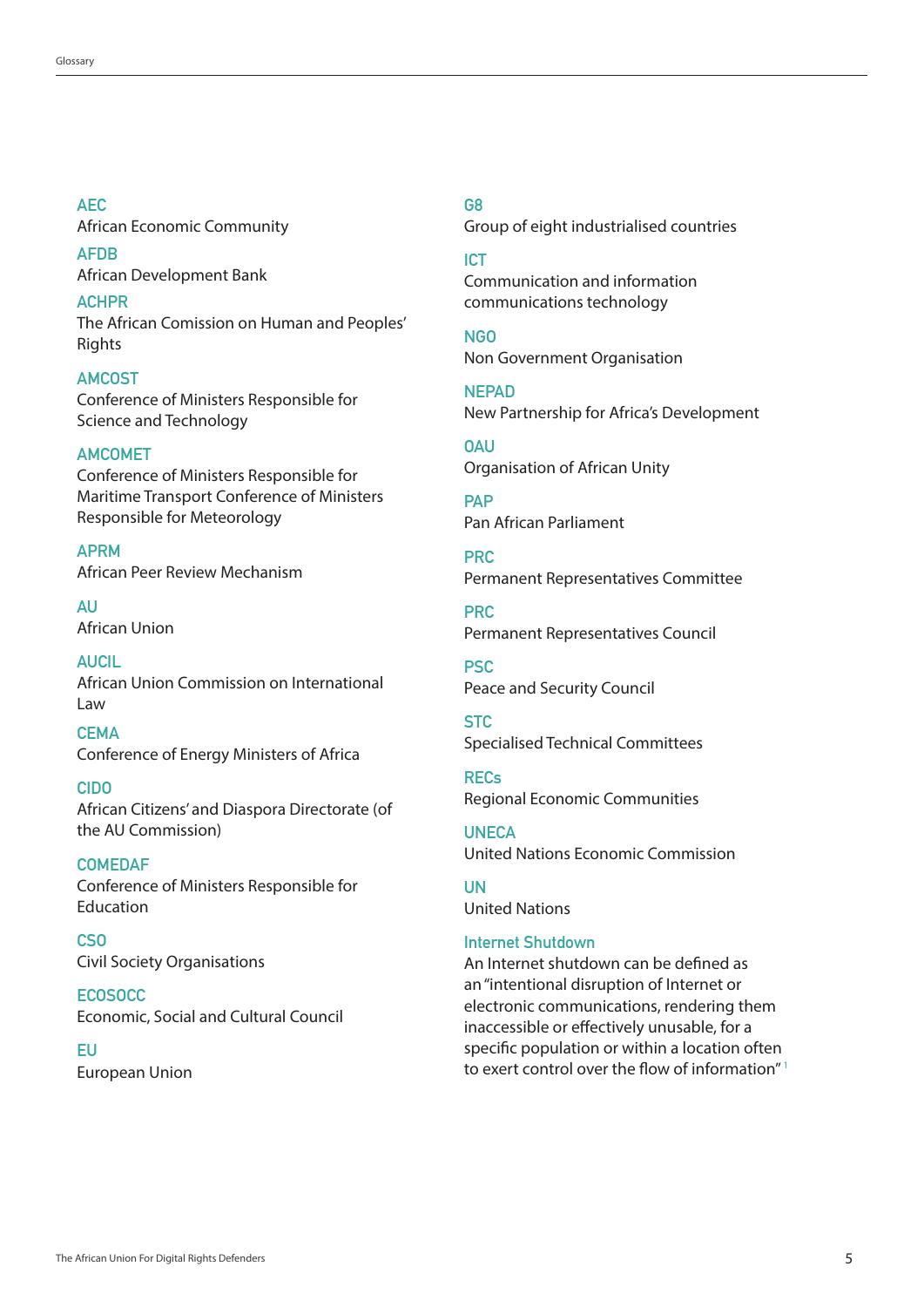## **1. About this tool**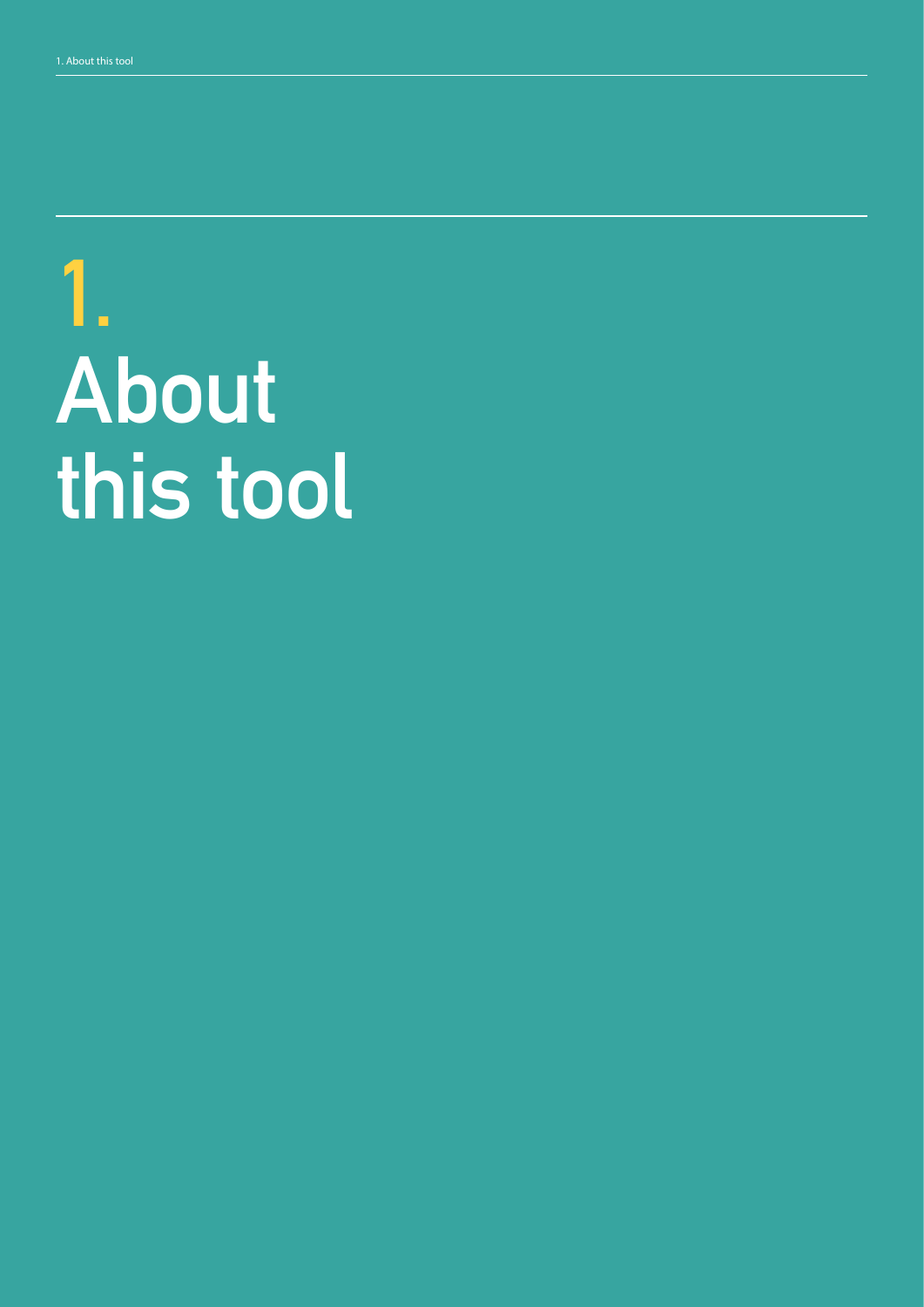Rapidly growing internet penetration rates in Africa have provided an unprecedented platform for the realisation of the right to freedom of expression and other human rights.

However, in many cases the response from governments has been to stifle dissent and enforce law and order, by imposing internet shutdowns and curfews.2 In 2017 alone, 11 African countries shut down3 internet access ahead of elections or anti-government protests. Human rights defenders in Africa can challenge this trend by using the systems of the African Union (AU).

This guide is designed for CSOs in Africa who want to use the AU system to advance human rights in the digital age. It has two core aims. The first is to help human rights defenders understand how the AU works – exploring the key structures and processes, and opportunities for civil society to influence outcomes. The second aim is to offer some first thoughts on potential CSO strategies to use the AU system to defend human rights in this digital age.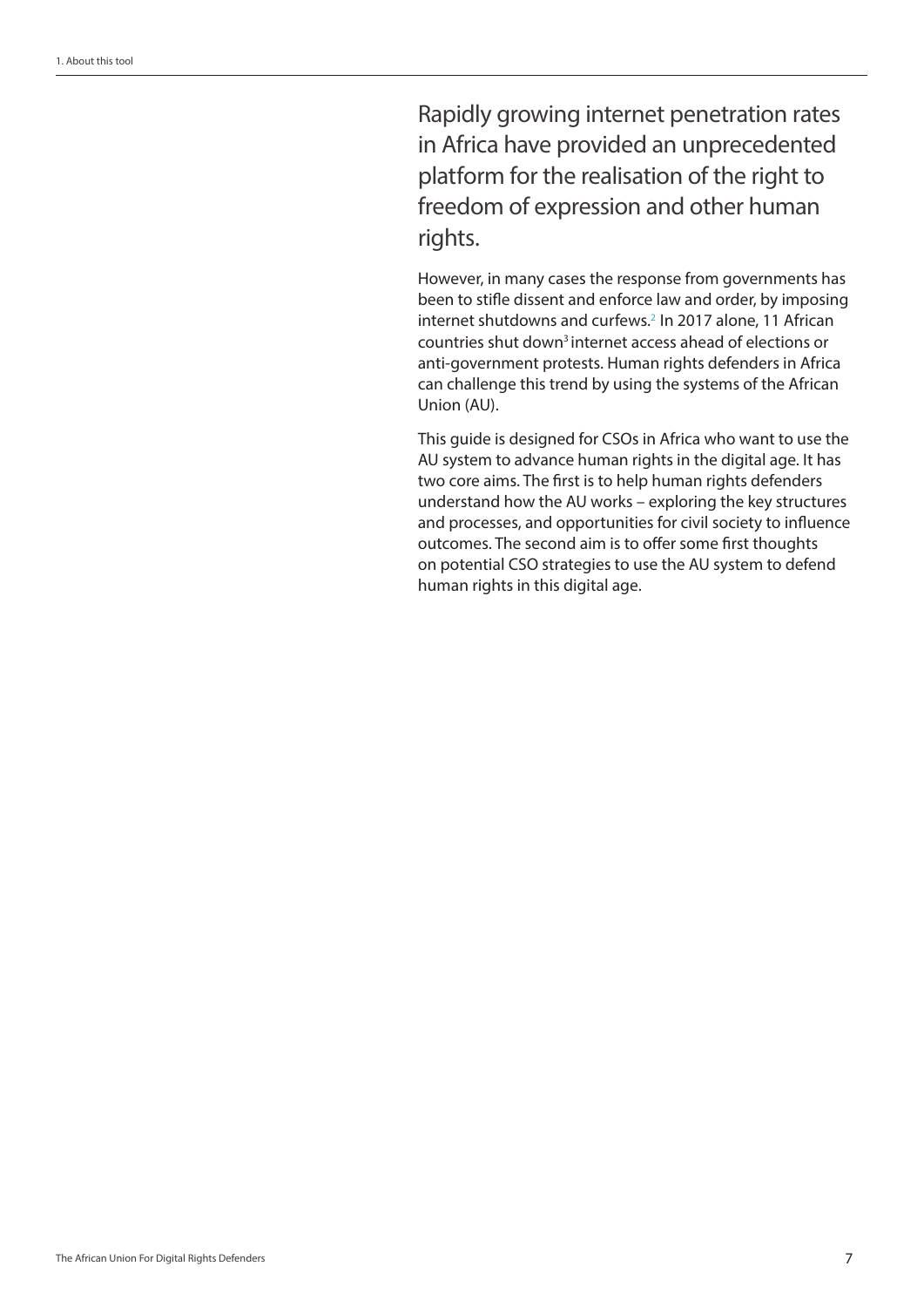## **2. Why Should I Care About The African Union?**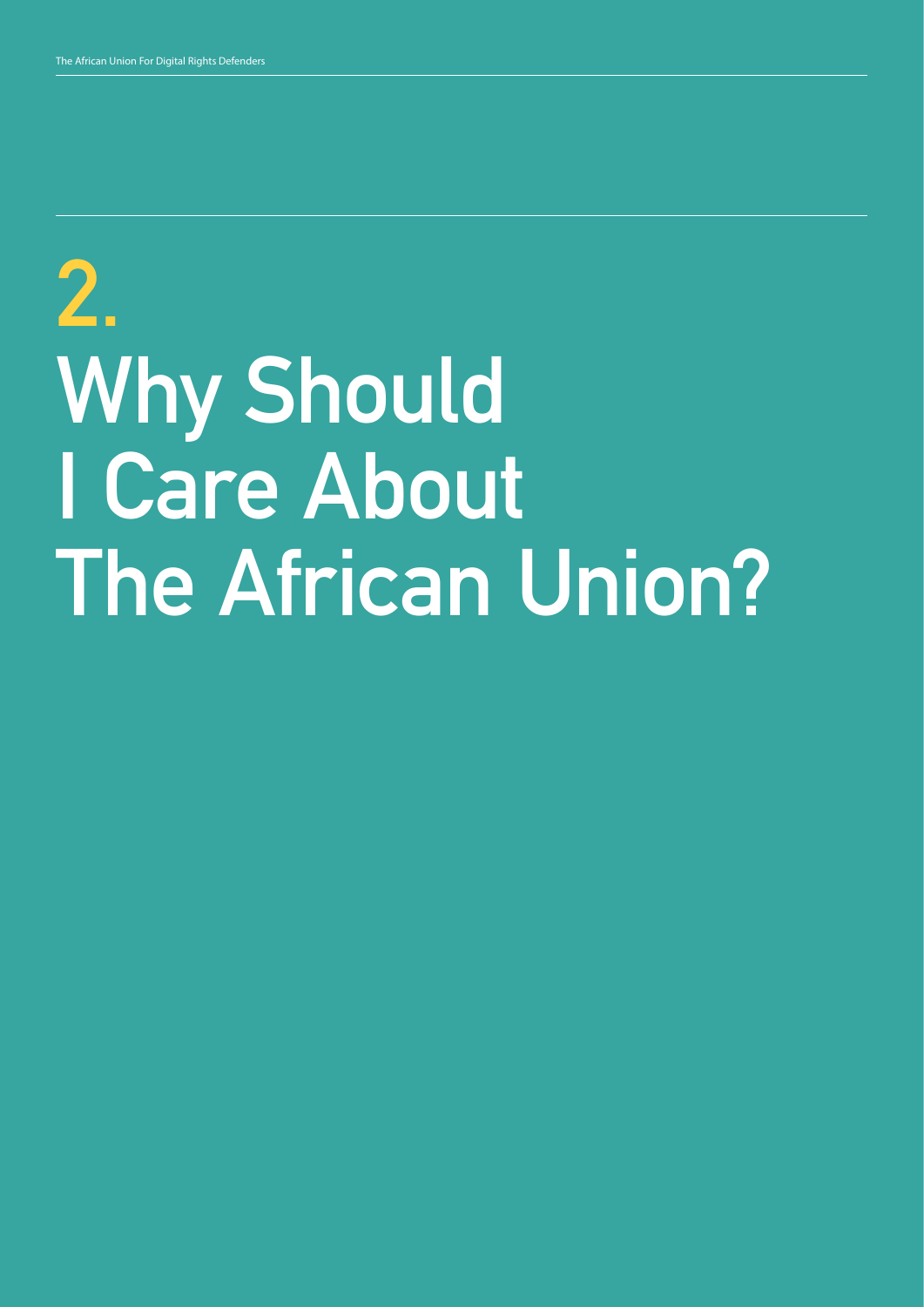The AU is now perceived as a regional interlocutor in the international arena. There is an understanding among states and nonstate actors that the AU provides a platform to advance collective action that promotes the continent's collective interests.

#### In addition:

- CSOs have legitimacy their role of influencing and aiding AU processes is recognised and accepted.
- AU systems have monitoring and follow-up built in to them, which allows for long term influence and change.
- There is potential for continent-wide changes and collective action.
- Africa's core human rights instrument, the African Commission for Human and People's Rights (ACHPR) is part of the AU system.

### Declining internet freedom in Africa

Internet shutdowns started gaining global attention during the Egypt uprising in 2011, when authorities shut down the internet for nearly a week to disrupt communications of protestors. In fact there has been a steady decline of internet freedom over several years. In Gabon and the Gambia, the internet was shut down during and after elections. Ethiopia and the Democratic Republic of the Congo have closed off internet access ahead of anti-government demonstrations. On January 17, 2017, the Cameroonian government cut off access to the internet for up to 93 days in the English-speaking Northwest and Southwest regions of the country in a bid to control the protest of citisens alleging marginalisation of the minority English-speaking population by the government of a largely francophone Cameroon.

These repressive actions are happening at a time when governments all over the world are committed to leveraging the power of the internet and ICTs to reach the United Nations Sustainable Development Goals in areas such as education, health and economic growth.

According to Access Now, the number of shutdowns increased from 55 in 2016 to 61 in 2017. A report released by CIPESA disclosed that countries in Sub-Saharan Africa have lost up to 237 million USD as a result of internet shutdowns since 2015.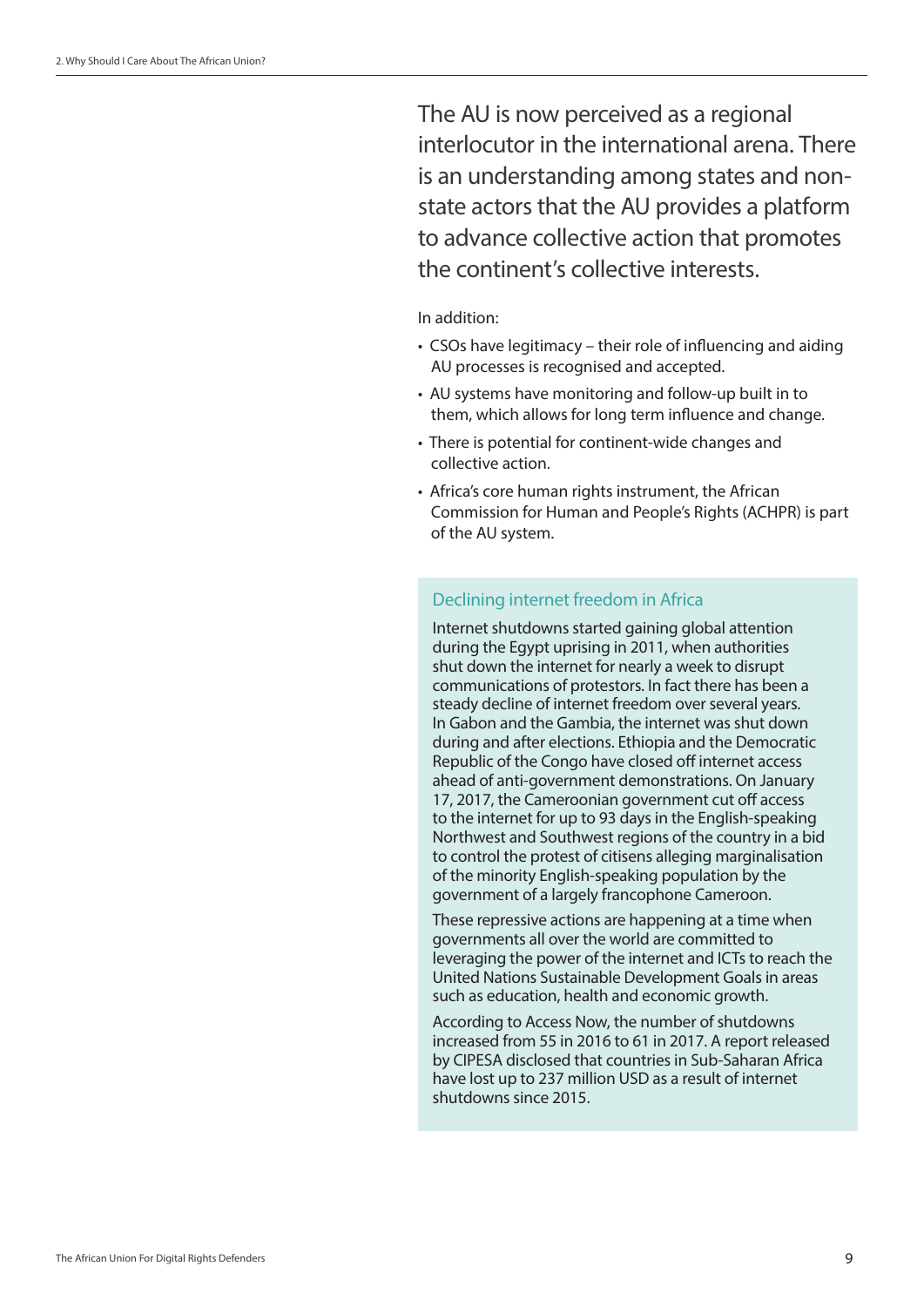# **3. How it Works**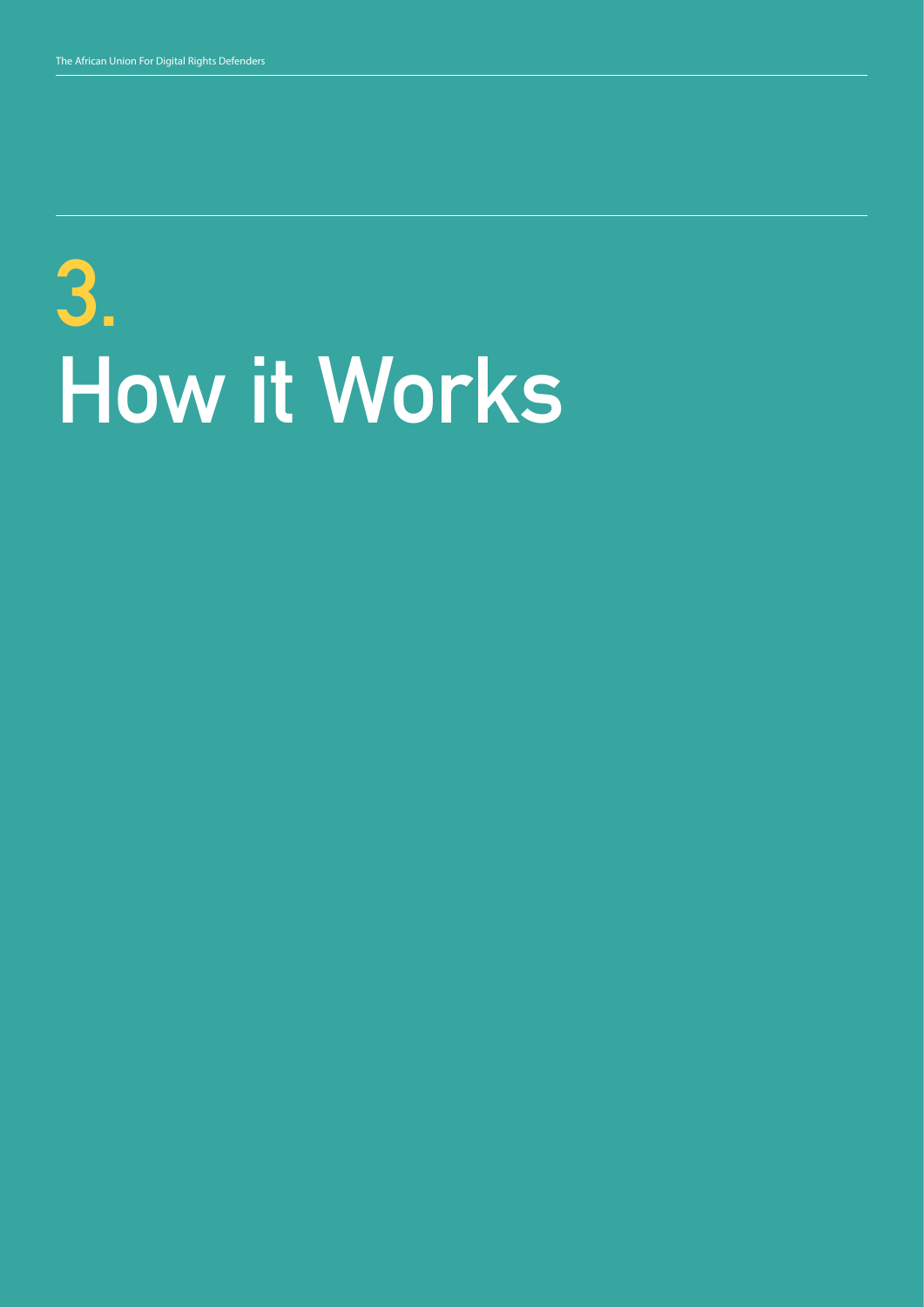**3.1. History** The AU was established in Durban<sup>4</sup> in 2002. Its origins lie nearly 40 years earlier, with the creation of the Organisation of African Unity (OAU).

> The OAU was created on 25 May 1963 in Addis Ababa with 32 signatory governments. Over its lifetime it came to include all African states (although Morocco removed itself in 1984 and at the time of writing was in the process of rejoining). The original aims of the OAU were to promote cooperation among African states, to defend the sovereignty, territorial integrity and independence of those states, and to eradicate all forms of colonialism and white minority rule. Human rights were only a passing reference in the OAU charter.

Even without a strong mandate on the topic, the OAU was instrumental in creating the 1981 African Charter on Human and Peoples Rights and the 1999 Grand Bay Declaration and Plan of Action on Human Rights. These texts are now fundamental to Africa's human rights framework. In 2001 the New Partnership for Africa's Development (NEPAD) was inaugurated, an economic development programme which also places human rights at the centre of development.

Despite these achievements the OAU's limited power and policy of non-interference in the affairs of Member States contributed to its reputation as a bureaucratic talking shop. Eventually something had to change.

In October 1999, the Sirte Declaration formalised a plan to create a new body, the African Union. This signalled a change in approach, from a position of non-interference to one of non-indifference. The AU's mandate aims to accelerate the process of economic integration of African states, and address multifaceted social, economic and political problems across the continent. Upholding human rights forms an explicit part of its mandate. When the AU was created in 2002, the OAU was dissolved.

**3.2. Mandate** The establishment of the AU was hailed as a welcome opportunity to put human rights firmly on the African agenda.

> The AU claimed the right to intervene in any Member States' affairs on human rights grounds. The AU Constitutive Act<sup>5</sup> reaffirms Africa's commitment to promote and protect human rights.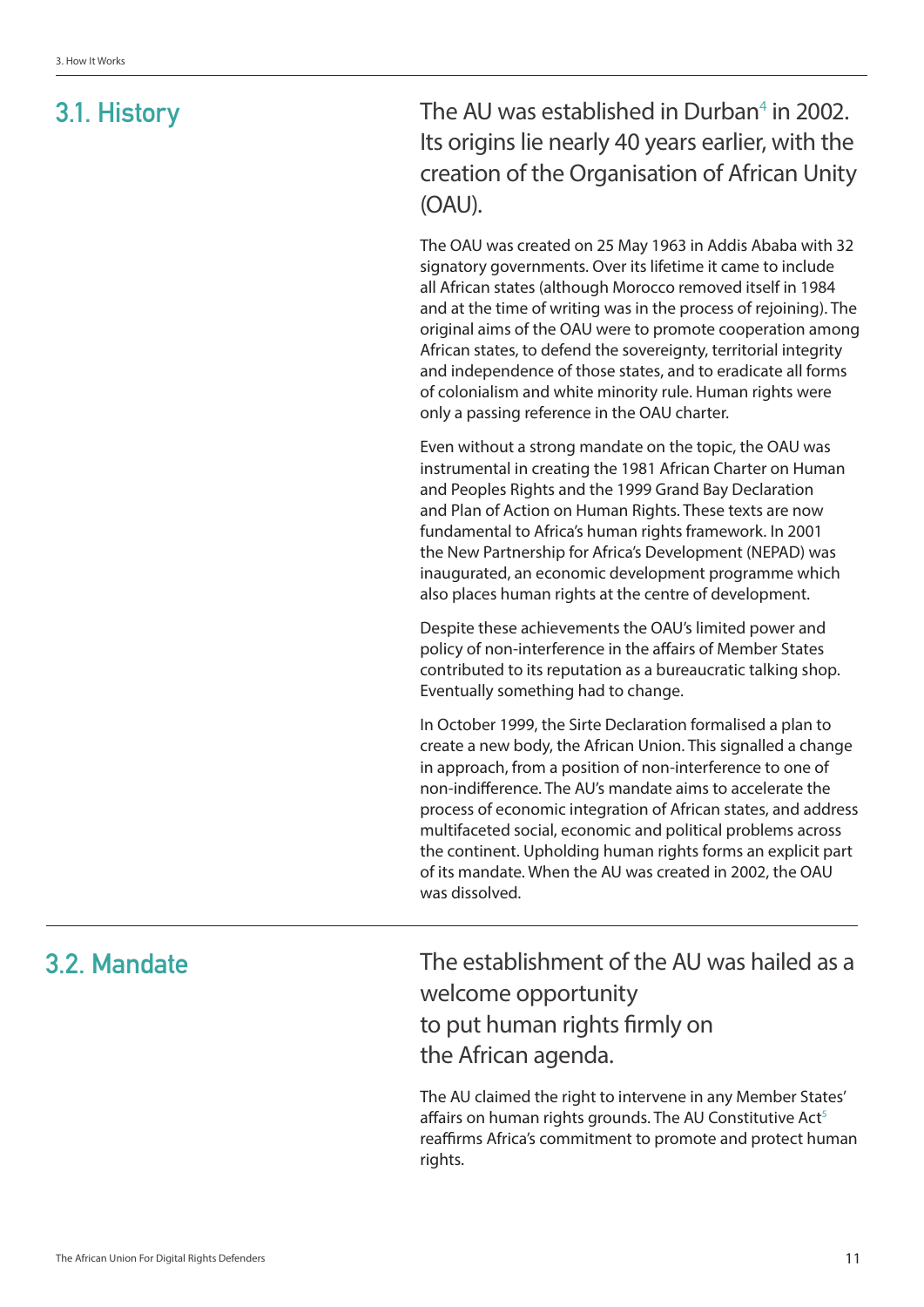## **3.3. Structure**

The highest decision-making organ of the AU is the Assembly of Heads of State and Government<sup>6</sup> (AU-AHSG, or the Assembly).

The Executive Council, made up of the Foreign Ministers of AU Member States, prepares decisions for the Assembly and is extremely influential. The AU Commission (AUC) is the most visible and active of the AU organs, and functions as the secretariat.

A number of other AU agencies are particularly relevant to human rights defenders concerned with digital rights and freedoms. These include the African Commission on Human and Peoples Rights (ACHPR), the African Court on Human and People's Rights and the Economic, Social and Cultural Council (ECOSOCC), which has a membership drawn exclusively from CSOs. These other AU organs have varying mandates and powers (outlined below), but ultimately all decisions must be passed by the Assemblyor the Assembly in order to be formally adopted. It is however important to note that certain organs of the AU like the Pan African Parliament and the Peace and Security Council make their own decisions in their respective spheres of jurisdiction and do not require these decisions to be approved by these two arms of the African Union.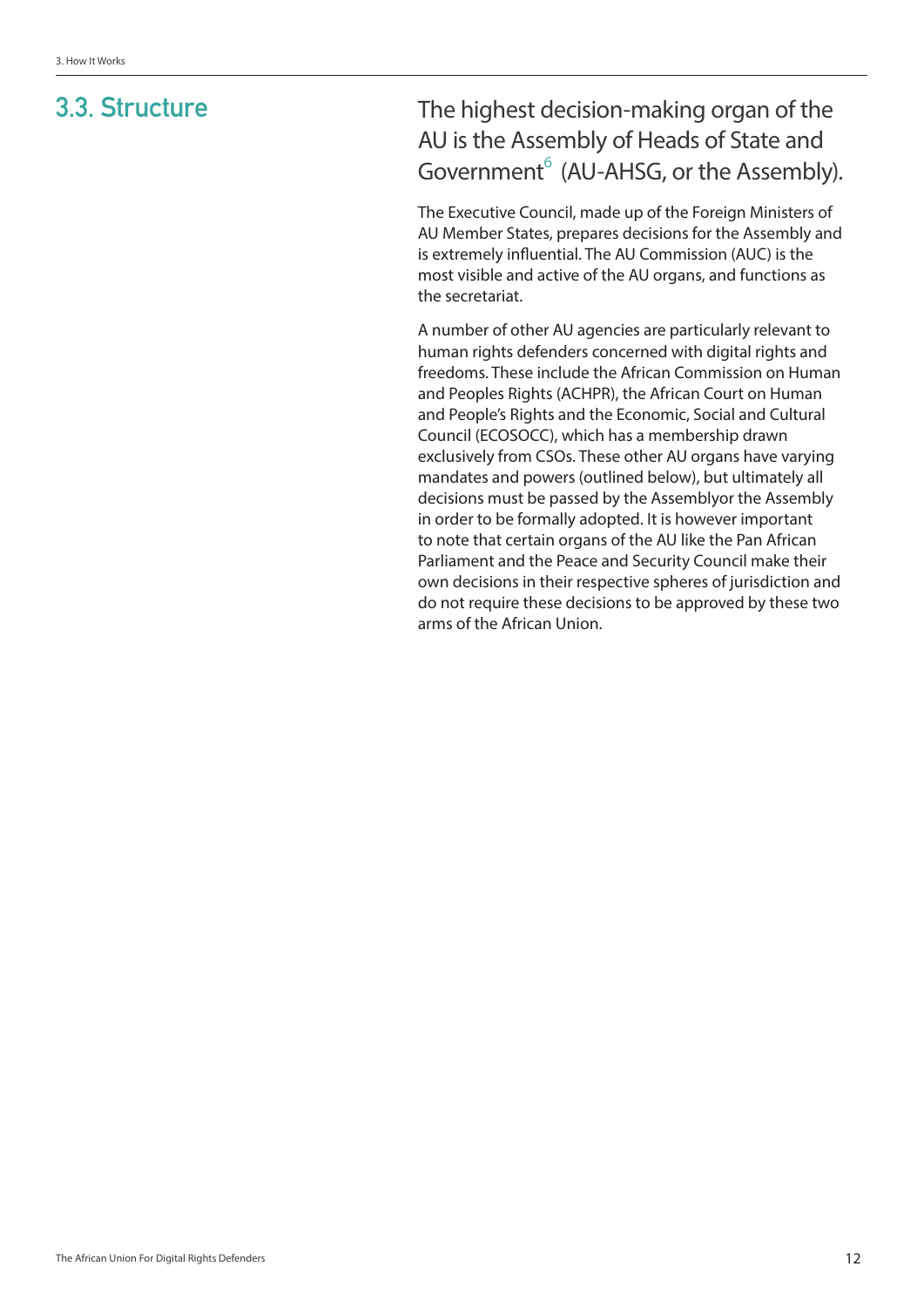## **4. Who's who**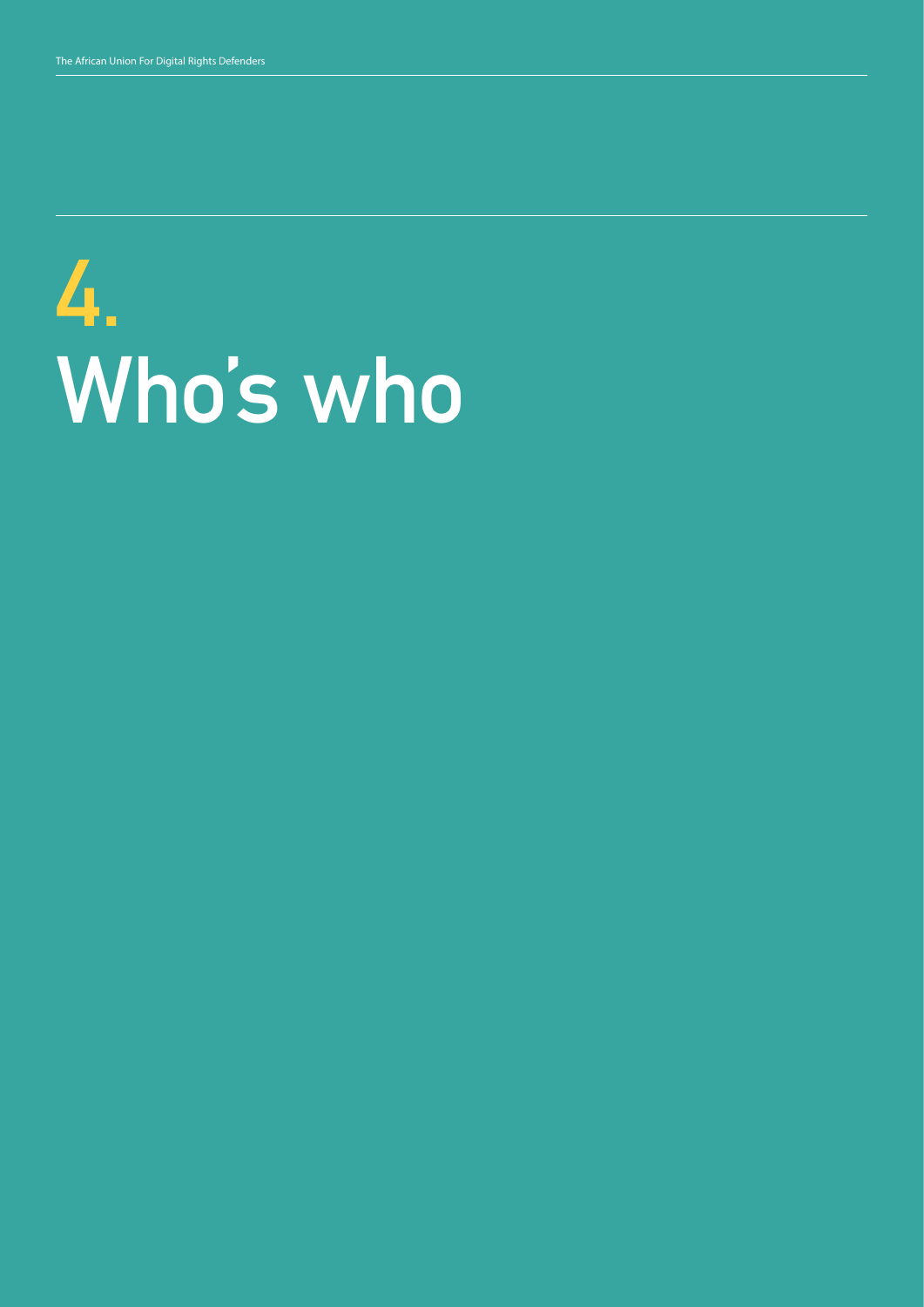## **4.1. The decision-making bodies**

## **The Assembly**

The Assembly is the AU's ultimate decision-making body. It determines the AU's policies, establishes its priorities, adopts its annual programme and monitors the implementation of its policies and decisions. The Assembly is mandated to accelerate the political and socio-economic integration of the African continent, and may issue directives to the AU Executive Council and Peace and Security Council on the management of conflicts, war, and acts of terrorism, emergency situations and the restoration of peace.

In 2004 the Assembly delegated its mandate to decide on intervention in or sanctions against Member States<sup>7</sup> to the Peace and Security Council<sup>8</sup> (not covered in this guide).

Each year the Assembly selects a new Chairperson of the AU. This is the ceremonial head of the AU, and the Chair of the Assembly for that year. The appointment is made from each of the five regions of Africa, in rotation. The same Member State that chairs the Assembly also chairs the Executive Council.<sup>9</sup> Important appointments in other AU agencies are often also made by the AU (including appointment of ACHPR Commissioners).

## **The Executive Council**

The Executive Council is tasked with preparing decisions and reports for presentation to the Assembly. All Member States have a single representative on the Executive Council, usually the Minister for Foreign Affairs but specific appointments are at the discretion of each government.<sup>10</sup>

The Executive Council meets at least twice a year in Ordinary Session, following the Assembly meeting schedule and location. The Executive Council bureau consists of a Chairperson, three Vice-Chairpersons and a Rapporteur. Representatives on the Executive Council generally serve only one term, lasting a year. When nominations for replacements are delayed, this can affect Executive Council operations.

All sessions are closed to the public unless the Council decides otherwise. Extraordinary sessions are held at AU Headquarters in Addis Ababa, Ethiopia, unless a Member State invites the Council to meet in its country. Where the Executive Council accepts an invitation from a Member State to host a meeting away from Headquarters, the host country has the right to co-chair the Council.

## **African Union Commission (AUC)**

The AUC<sup>11</sup> is the AU's secretariat, mandated to represent and defend the interests of the AU under the direction of the Assembly and the Executive Council. The AUC initiates proposals and draft positions to be submitted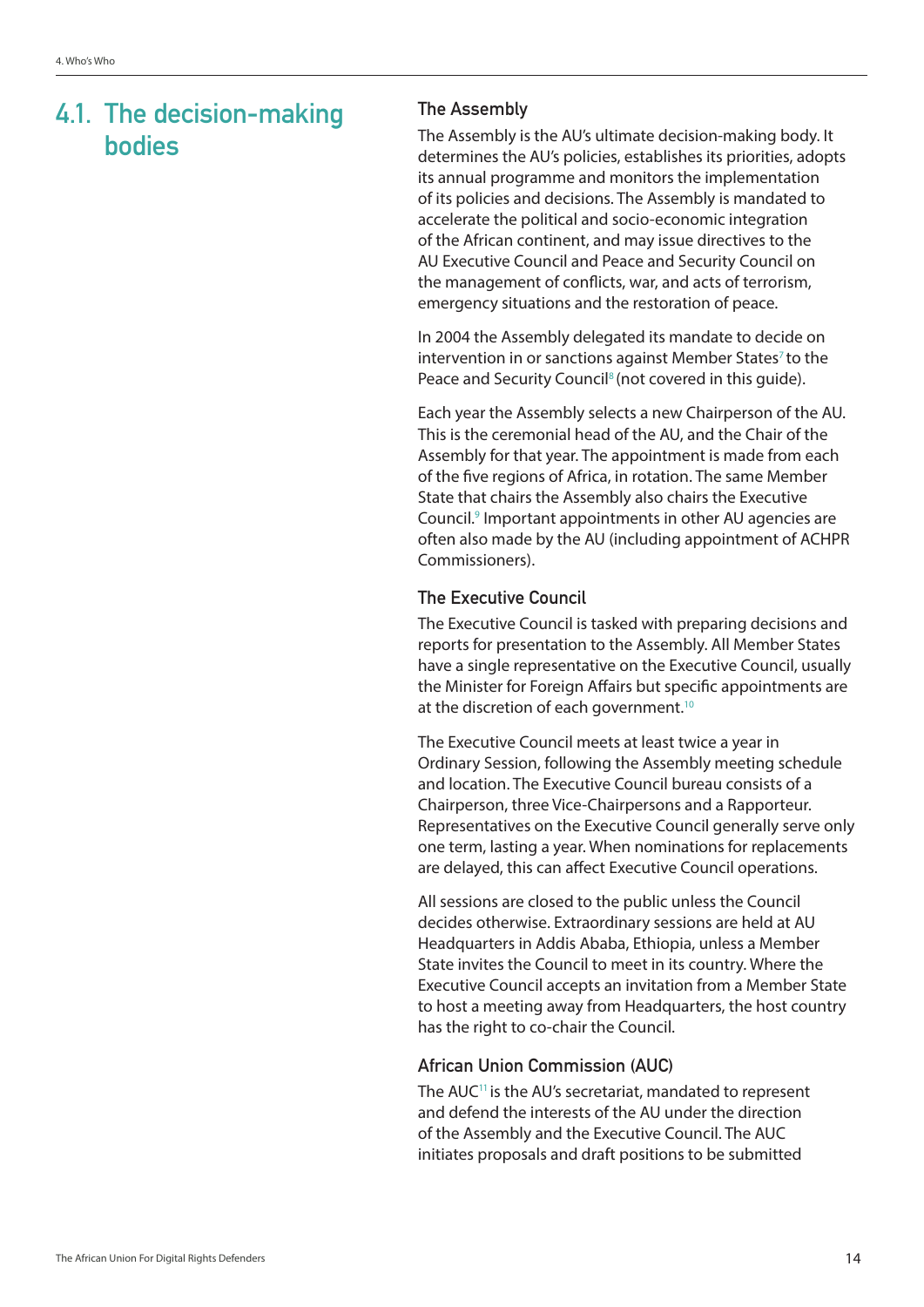to the Assembly, and also takes a leading role in implementing the decisions taken by various AU agencies. It also provides assistance to Member States in implementing the AU's programme of work, and helps to coordinate Member States in international negotiations, including working to harmonise AU programmes and policies with those of the Regional Economic Communities (RECs).

The AUC is composed of a Chairperson, Deputy Chairperson and eight Commissioners, plus staff.<sup>12</sup> The Assembly elects the chairperson and deputy Chairperson, while the Executive Council appoints the eight Commissioners. Each Commissioner has a portfolio of responsibilities, and are responsible for implementing all decisions, policies and programmes related to those portfolios.

The AUC is also the main executive arm of the Africa-EU Partnership, which aims to "strengthen economic cooperation and promoting sustainable development, with both continents co-existing in peace, security, democracy, prosperity, solidarity and human dignity". The Partnership is driven through formal dialogue and meetings, at various levels, between African and European counterparts, and culminates with the AU-EU Summits.<sup>13</sup>

At these Summits, which take place every three years, the Heads of States and Governments of Africa and the EU meet to provide political guidance on the cooperation. Annual meetings between the commissions of the African Union (AU) and the European Union (EU), as well as ad-hoc meetings at ministerial, parliamentary or committee level also take place.

The partnership also includes stakeholder dialogue events which aim to bring the views and recommendations of key African and European actors in different sectors to the partnership. This includes the Africa-EU civil

society forum and which takes place in the run-up to Summits of Heads of State and Government. It is facilitated by two steering committees from Africa and the EU, supported by the African Union and the European Commission.14

Specific thematic dialogues or expert meetings make an important contribution to the Partnership and include the AU-EU Human Rights Dialogue, the objectives of which are to strengthen exchanges of experience on issues related to human rights, democratic principles and the rule of law, and to collaborate on the effective implementation of continental and international human rights instruments. Annual meetings so far have resulted in political declarations and have also been preceded by meetings of AU-EU Civil Society Organisations (CSOs) Seminar on Democratic Governance and Human Rights.15

The Chairperson of the AUC also co-chairs the AU and United Nations (UN) High Level Dialogue on Human Rights, the first of which was convened in April 2018. The AU and the UN committed to closely working together towards the development, adoption and implementation of a joint AU-UN Framework on Human Rights and signed a Joint Communique of the High Level Dialogue on Human Rights.16

The AUC also manages other multilateral partnerships, for example with the Council of Europe. The African Union Commission and the Council of Europe jointly organised a workshop in April 2018 on cybersecurity and cybercrime policies as part of the ongoing collaboration between the two institutions, with the view to organising an African Forum on Cybercrime, in the same year. The Forum's main objective will be to promote a coherent approach on cybercrime and related criminal justice issues in Africa<sup>17</sup>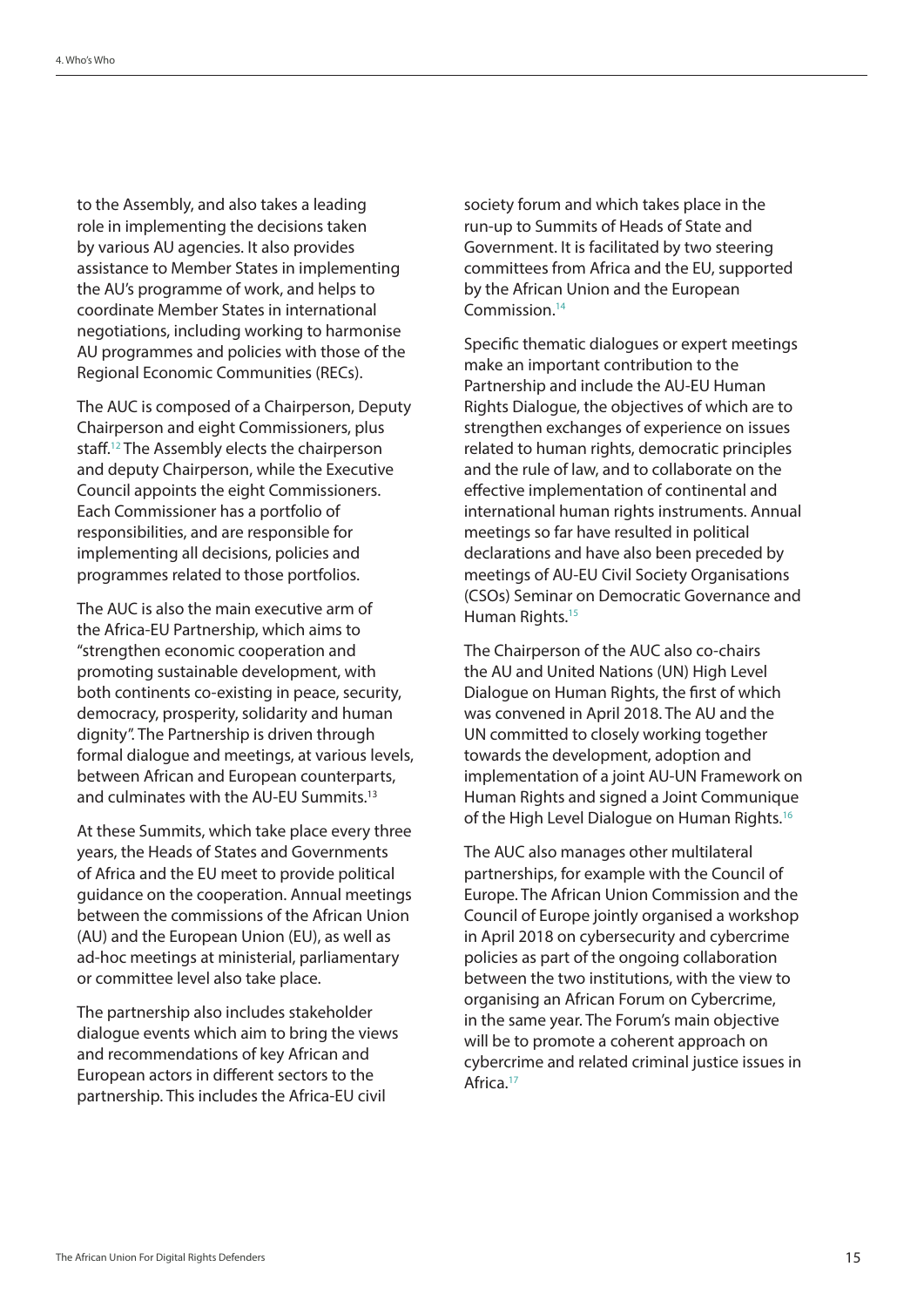Finally, the AUC may enter into short term partnerships with non-governmental institutions, such as to develop guidelines on certain topics. In 2017 the AUC partnered with the Internet Society to develop guidelines on internet infrastructure security, $18$  and the following year it partnered with the same organisation to release guidelines on personal data protection.19

## **Specialised Technical Committees (STCs)**

Article 14 of the AU Constitutive  $Act^{20}$  provides for the establishment of Specialised Technical Committees (STCs) across a range of thematic areas, to work in close collaboration with AUC departments and ensure AU projects and programmes are harmonised. STCs are responsible to the Executive Council.

At the time of writing, there are 14 STCs, consistent with the AUC portfolios<sup>21</sup> structure. Each STC is composed of Member States' ministers and senior officials responsible for sectors falling within their respective areas of competence. Some of the key committees for human rights defenders concerned with digital rights and freedoms, might be Communication and Information Communications Technology (ICT); Gender and Women Empowerment; Justice and Legal Affairs.

Most STCs are supposed to meet at ministerial and expert level every two years, with the exception of the STCs for Gender and Women Empowerment, Finance, Monetary Affairs, Economic Planning and Integration, and the STC for Defence and Security. These meet every year.

## **The Permanent Representatives Committee (PRC)**

The Permanent Representatives Committee<sup>22</sup> (PRC) conducts the day-to-day business of the AU on behalf of the Assembly and Executive Council. It reports to the Executive Council,

prepares the Council's work and acts on its instructions. All AU Member States are members of the PRC, represented by the ambassador/permanent representative of each Member State based in Addis Ababa.

The PRC acts as an advisory body to the Executive Council, and facilitates communication between AU Commissioners and Member State capitals, among other functions. It meets at least once a month, and essentially ensures the AU is able to function between AU and Executive Council sessions. The PRC also sets up sub-committees and temporary working groups as it deems necessary.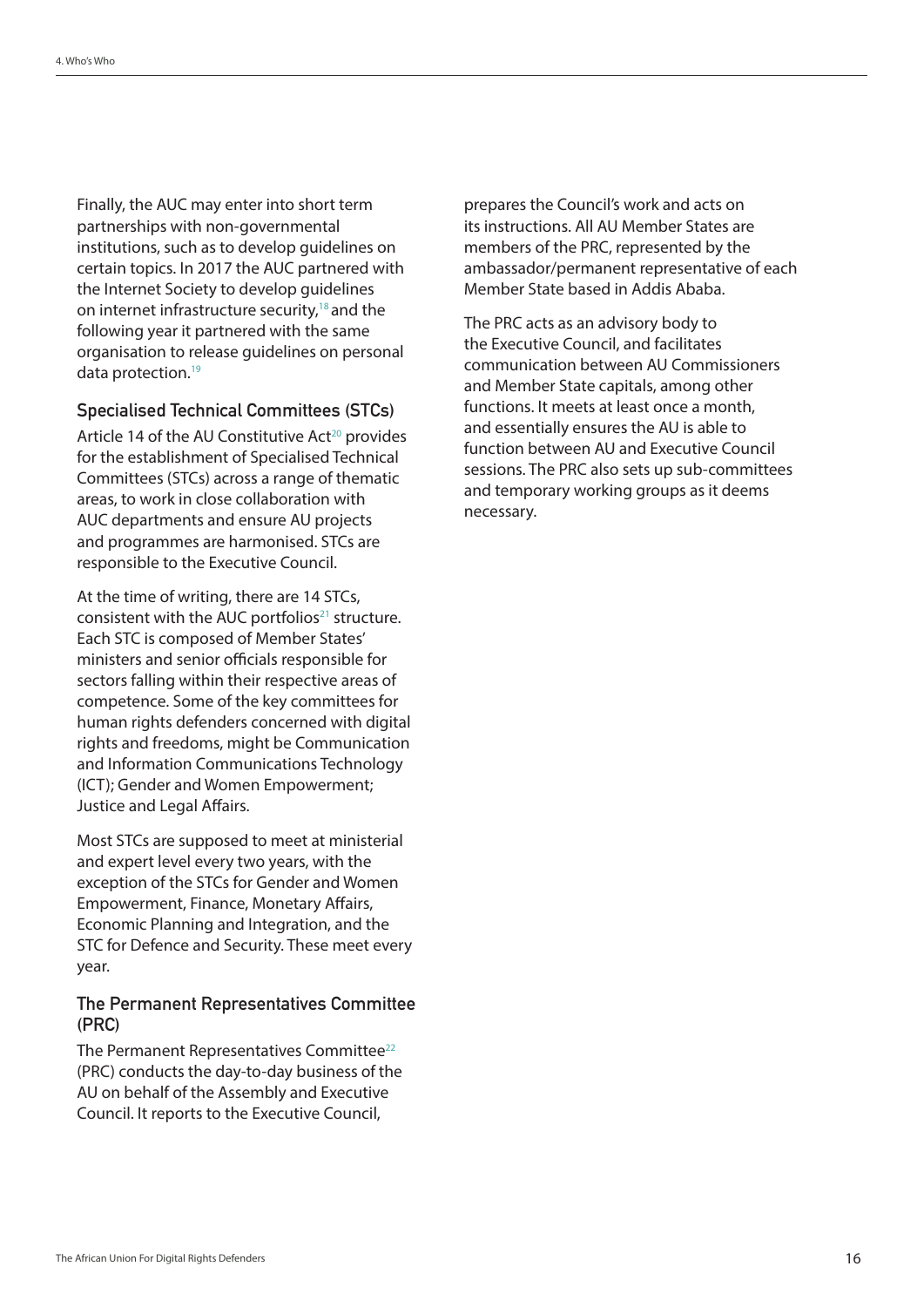## **4.2 Other organs of the AU**

## **Regional Economic Communities (RECs)**

The Regional Economic Communities (RECs) are considered to be the 'building blocks' of the AU and instruments for the further integration of Africa. Many African states remain economically and politically fragile. The AU recognises eight RECs: the Arab Maghreb Union (UMA); Common Market for Eastern and Southern Africa (COMESA); Community of Sahel-Saharan States (CEN-SAD); East African Community (EAC); Economic Community of Central African States (ECCAS); Economic Community of West African States (ECOWAS); Intergovernmental Authority on Development (IGAD); and Southern African Development Community (SADC). These bodies also have their own institutions and mechanisms which may be relevant to human rights defenders, such as the EAC Court, the EAC's EALA Parliament (which recently drafted the Electronic Transactions Act), the ECOWAS Court of Justice and the SADC Tribunal. In addition, they may have mechanisms for civil society input: the EAC for example hosts annual stakeholder dialogues.<sup>23</sup>

The RECs have developed individually and have differing roles and structures that are used to facilitate regional economic integration between Member States of the individual regions through the wider African Economic Community. RECs are increasingly involved in coordinating the AU Member States interests in wider areas such as peace and security, development and governance. The relationship between RECs and AU provides for a coordination framework that is made of two elements: the Committee on Coordination and the Committee of Secretariat Officials. The Committee on Coordination provides policy and advice and oversight of implementation of the protocol, coordinating and monitoring progress made by RECs in meeting the regional integration goal stages detailed in Article 6 of the Abuja Treaty. The Committee of Secretariat Officials prepares reports for consideration by the Committee on Coordination.

## **The Pan African Parliament**

The Pan-African Parliament<sup>24</sup> (PAP) was one of the nine organs proposed in the 1991 treaty establishing the African Economic Community. Its function and purpose is to ensure the full participation of African people in the development and economic integration of the continent.<sup>25</sup> Currently its role is only advisory and consultative.

The PAP has up to 250 members representing the 50 AU Member States that have ratified the Protocol establishing it. PAP members are nominated from the national parliaments, meaning that for now anyway, they are more like representatives of governments than direct representatives of the citizens of the AU Member States.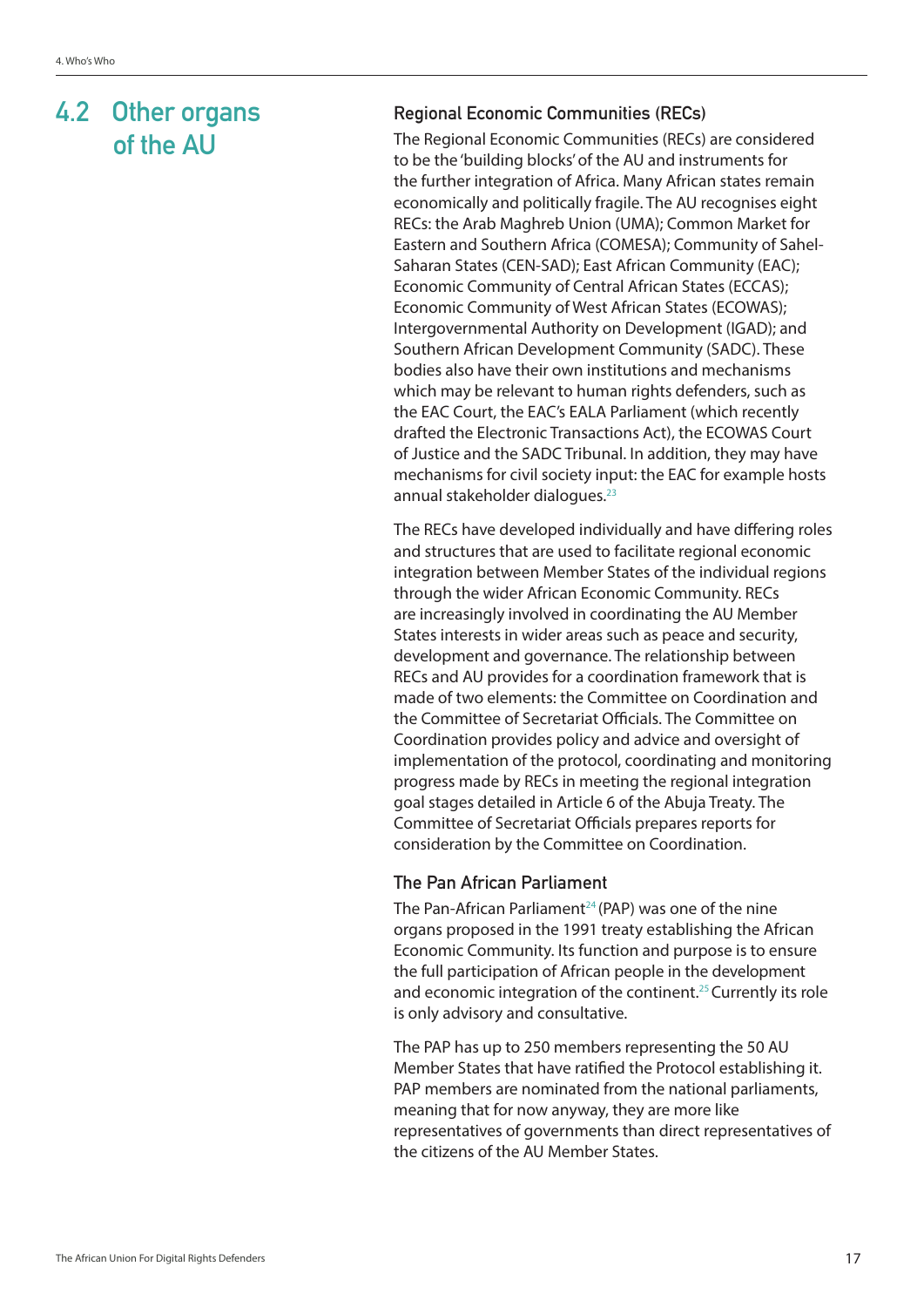PAP has nine permanent committees and one ad hoc committee, all of which discuss thematic issues. These permanent committees meet twice a year for statutory meetings although they can meet more often during parliamentary sessions or for non-statutory meetings. The committee on justice and human rights assists the Parliament in its role of harmonising and coordinating Member States laws. It advocates for respect within the AU of the principles of freedom, civil liberties, justice, human and people's rights and fundamental freedoms. The Pan African Lawyers Union (PALU) in particular has experience engaging with and influencing the Pan African Parliament.

## **African Union Commission on International Law**

The African Union Commission on International Law26 (AUCIL) was established in 2009 as an independent advisory organ. It undertakes activities relating to codification and progressive development of international law in Africa with particular attention to the laws of the AU. The major challenge lies in enforcing the laws developed.

The 11 members of the AUCIL are appointed by the Executive Council, and serve in their personal capacities usually for a five year term (renewable once). This Commission meets twice a year<sup>27</sup> in Ordinary Session at the AU headquarters and may meet elsewhere. It may meet in Extraordinary Session at the request of the Chairperson or two thirds of the members.

## **The Economic, Social and Cultural Council (ECOSOCC)**

The Economic, Social and Cultural Council  $(ECOSOCC)^{28}$  is an advisory organ to the AU. It is mandated to contribute to 'the promotion and realisation of the AU's vision and objectives by undertaking studies, making recommendations, and fostering partnership between CSOs and the AU.

Each AU Member State contributes two CSOs to ECOSOCC. Another 48 seats are filled by CSOs that operate regionally (10 seats), across the entire continent (eight seats), or within the African Diaspora (20 seats). Finally the AUC nominates six CSOs to join ECOSOCC based on 'special considerations.' ECOSOCC members are drawn from many different kinds of CSO. Social interest groups, community-based organisations, professional associations and private sector interest groups are represented.

All ECOSOCC members sit at its General Assembly, the highest decision-making body of this AU organ. The major strength of ECOSOCC is that it provides a platform for several CSOs to engage with policy and advisory issues that are submitted to AU Member States. However, with so many seats it can be difficult for individual CSOs to influence the advice ultimately submitted to the AU.

## **African Commission on Human and Peoples' Rights (ACHPR)**

The African Commission on Human and Peoples' Rights (ACHPR) was established in 1987 to oversee and interpret the African Charter on Human and Peoples' Rights (also known as the Banjul Charter, or The African Charter). The ACHPR has three major functions: promotion of human and peoples' rights, protection of human and peoples' rights and interpretation of the Charter.

The ACHPR consists of 11 Commissioners elected by the Assembly from experts nominated by State Parties to the Charter, and with considerable given to equitable geographical and gender representation. Commissioners serve renewable six year terms, in their personal capacity (i.e. not as representatives of State Parties). A bureau of Chairperson and vice-Chairperson is empowered to take decisions between sessions on matters of emergency. The Secretariat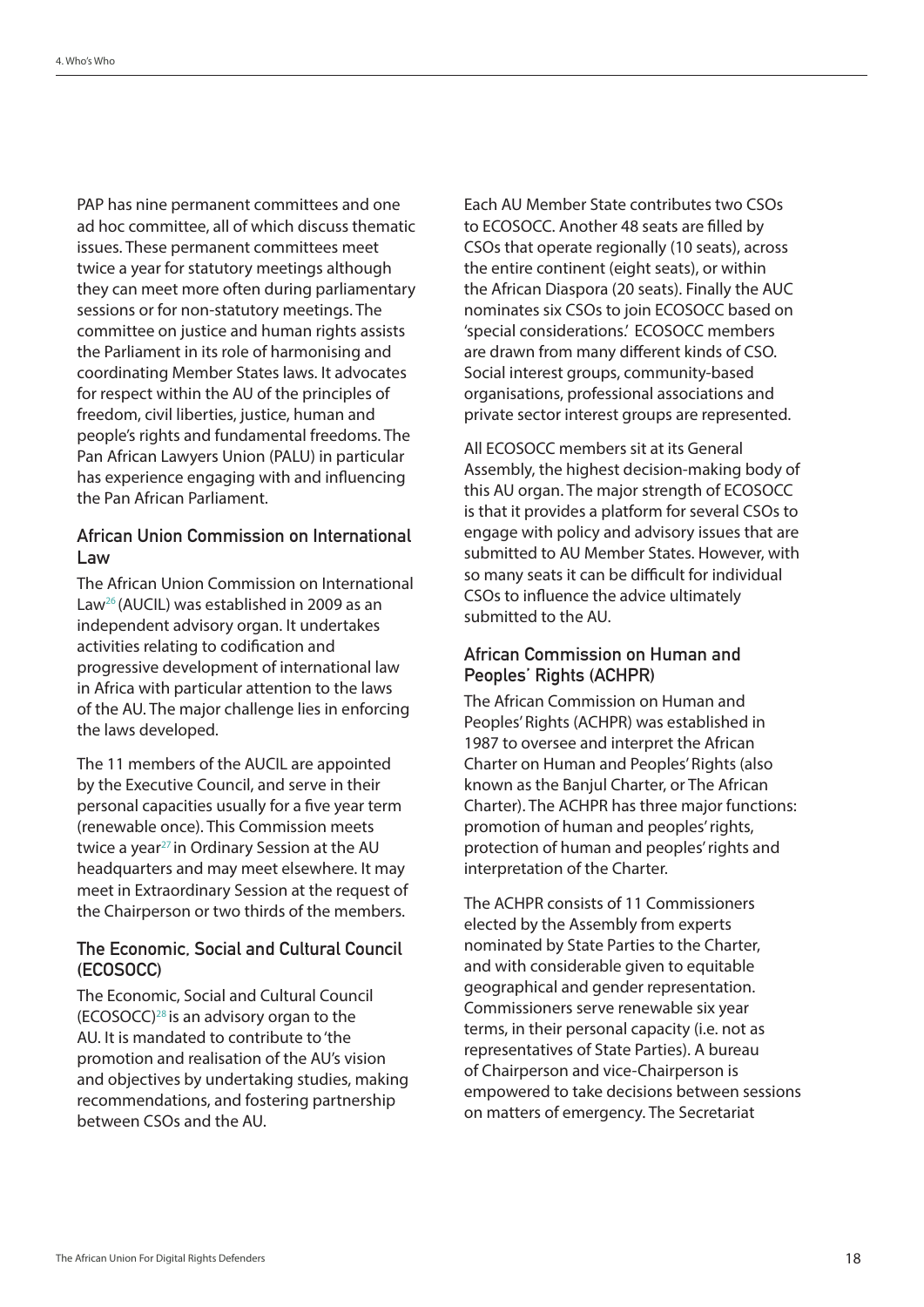provides administrative, technical and logistical support to the ACHPR.

State Parties to the African Charter are required to submit a report every two years on measures taken to give effect to the rights and freedoms guaranteed by the Charter. These reports are reviewed by the ACHPR. There is also a 'communication procedure' under which states, organisations and individuals can take a complaint to the ACHPR alleging that a State Party has violated one or more of the rights contained in the Charter. Once the complaint is accepted, the ACHPR invites parties to reach an amicable resolution, offering its 'good offices' to help reach a friendly settlement at any stage. If that is not possible, an ACHPR Commissioner proceeds with an investigation. ACHPR final recommendations are not legally binding, and there is no mechanism to compel states to comply. In emergency situations, where the life of a victim is in imminent danger, the ACHPR can invoke provisional measures under rule 111 of its Rules of Procedure requesting the state to delay any action pending its final decision on the matter.

The ACHPR holds two Ordinary Sessions a year, usually for 10 to 15 days each in March/April and October/November. The working sessions may be open or closed to the public. States, national liberation movements, specialised institutions, national human rights institutions (NHRIs), non-governmental organisations (NGOs) or individuals may all be invited to take part in its sessions. Ordinary Session agendas are usually drawn up by the ACHPR Secretariat in consultation with the ACHPR Bureau. Apart from the Ordinary Sessions, the Commission may also meet in Extraordinary Sessions, either to respond to human rights crises or for more procedural matters.

The ACHPR submits a report of its activities to all AU Assembly Ordinary Sessions, although

in fact they are considered by the Executive Council. The ACHPR may publish information about its protective activities only after the Executive Council and Assembly have adopted the report. The Executive Council can withhold authorisation for publication of these reports and has done so.

For more information on the specific outcomes of the ACHPR, see section five.

## **African Court on Human and Peoples' Rights**

The African Court on Human and Peoples' Rightshas jurisdiction over all cases and disputes submitted to it concerning the interpretation and application of the African Charter. The Court was established in 1998 to complement and reinforce the functions of the ACHPR. Unlike the ACHPR the Court can make binding decisions, including orders of compensation or reparation. It only has jurisdiction over those states which are party to the protocol which established the court.

In 2008, the African Union took a decision to merge the African Court of Justice with the African Court on Human and Peoples Rights. In 2014 (via the Malabo Protocol), the African Union took another further decision to extend the jurisdiction of the jurisdiction of the African Court of Justice and Human Rights to cover international and transnational crimes. However, the 2008 merge and the 2014 decision to extend the jurisdiction has not come into force yet because the requisite number of signatures required for ratification by states has not been obtained. In reality, only the African Court on Human and Peoples Rights is operational.

As of 1 September 2014, 27 states had ratified the Protocol.<sup>29</sup> Cases can be submitted to the court by State Parties to the Protocol that established the Court, African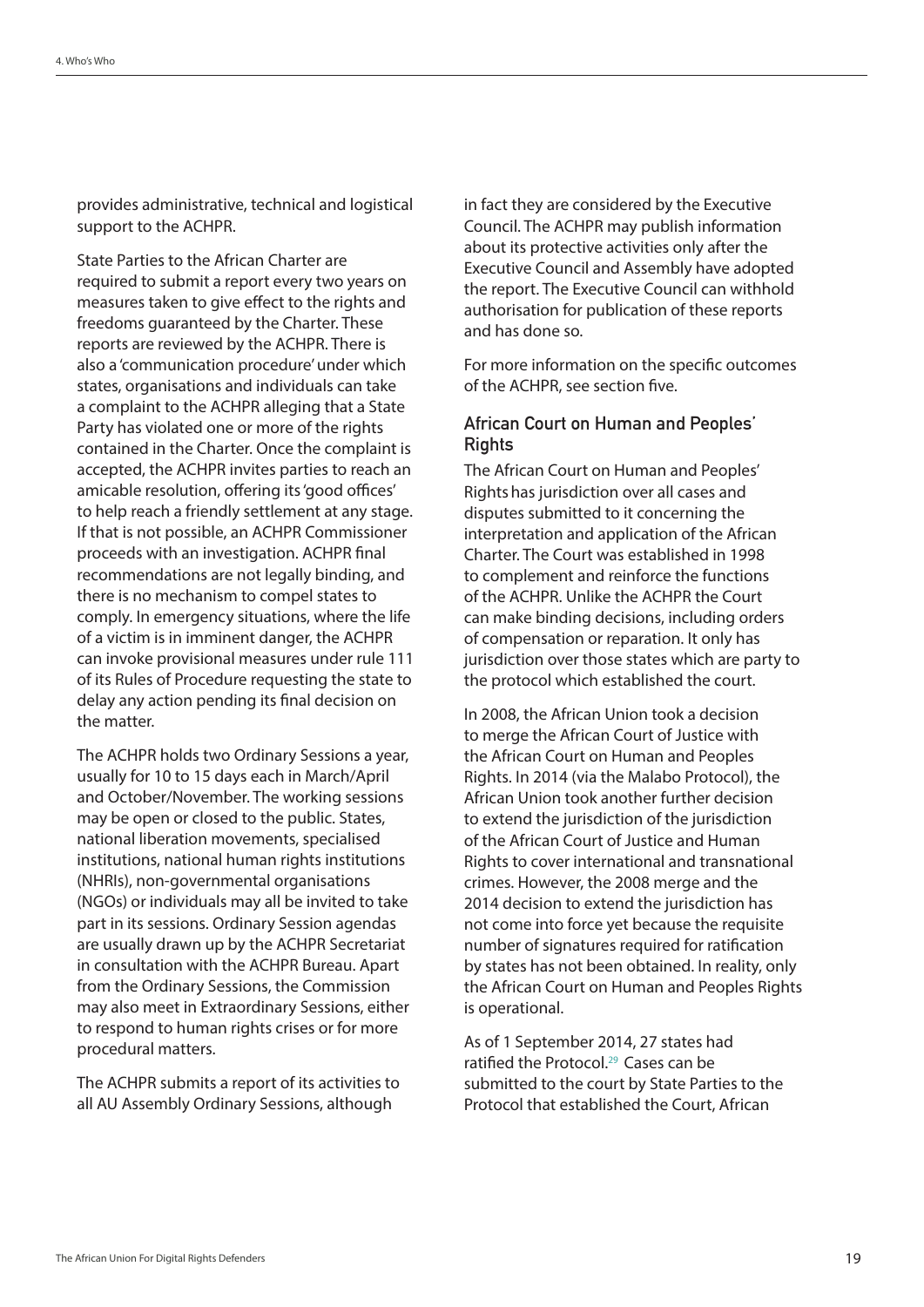intergovernmental organisations, NGOs with observer status before the ACHPR and individuals from State Parties to the Protocol.

The Court consists of 11 judges elected by the Assembly from African jurists nominated by State Parties to the Protocol. No two judges may be of the same nationality. The judges elect a president and vice-president who serve two-year terms, renewable once. The Court sits four times a year in two-week Ordinary Sessions. Extraordinary Sessions may also be held.

The challenge that has bedevilled this Court since its establishment is that its decisions are usually difficult to enforce.

## **NEPAD**

NEPAD is a programme for Africa's economic development. The NEPAD secretariat reports to the NEPAD Heads of State and Government Implementation Committee (HSGIC), that in turn meets on the margins of AU Summits and reports to the AU Assembly. It works with the RECs, which are primarily responsible for implementing the NEPAD programmes, to promote effective cross-border collaboration on infrastructure, trade and other economic initiatives. NEPAD has an "E-Africa programme" which "aims to build ICT capacities across the continent and is advocating on topics related to cybersecurity and cybercrime as well as the social and economic benefits of ICTs for Africa".

## **African Peer Review Mechanism (APRM)**

The African Peer Review Mechanism (APRM) was established in 2003 by NEPAD to monitor performance on good governance among Member States. The APRM is a self-monitoring instrument and its membership is voluntary. By joining the APRM, Member States agree to voluntarily and independently review their compliance with African and international governance commitments. The first review is

meant to be carried out within 18 months of a Member State joining the APRM and then every two to four years, although in actual practice they can take as long as seven years. Thirty-six of the 55 AU Member States have joined the APRM and 21 have been peer-reviewed. The APRM has suffered from a lack of commitment and resources but it remains a functioning mechanism and there are renewed hopes that it might be reformed.30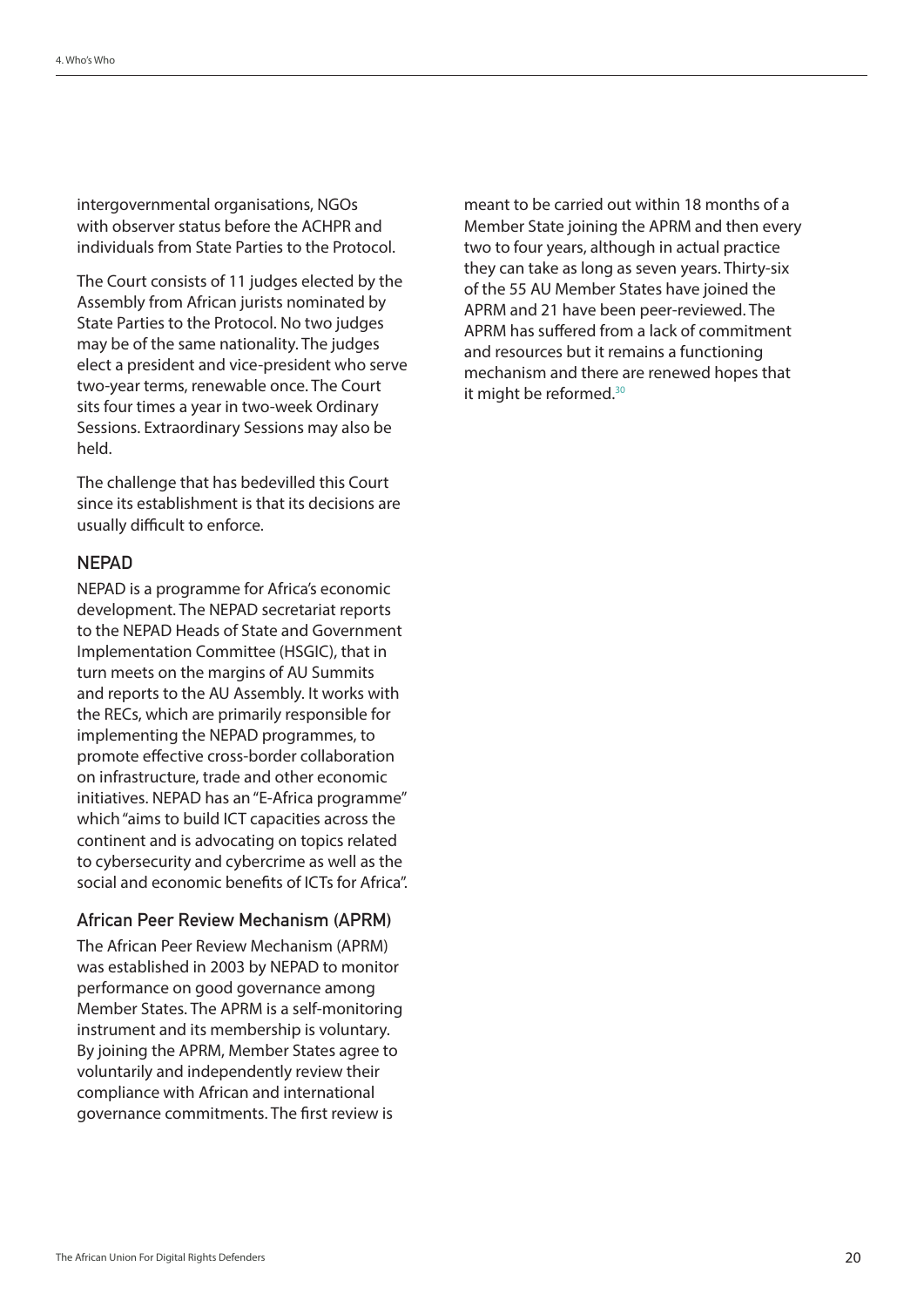# **5. Key Processes**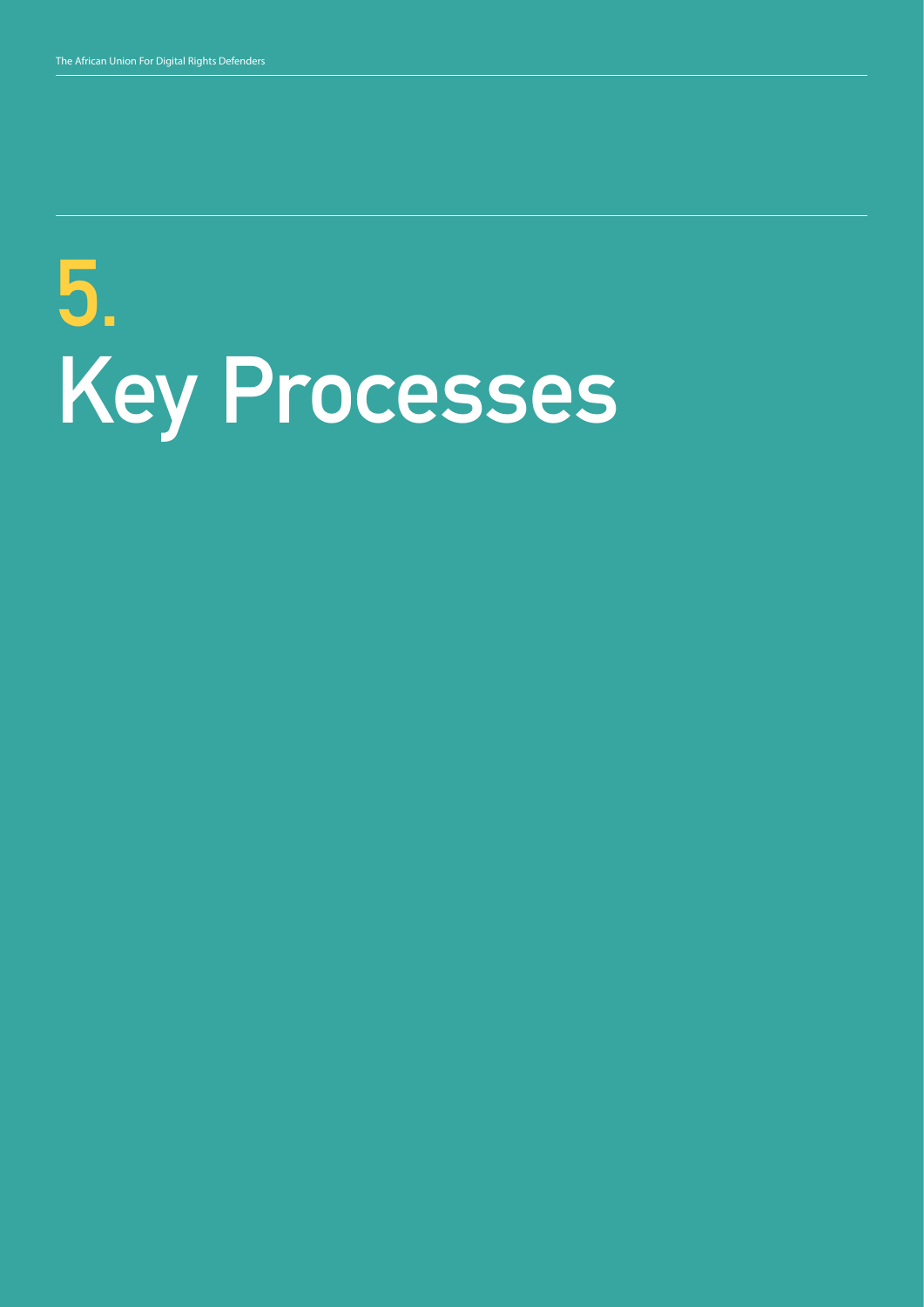## **5.1 The AU policy cycle and how civil society can engage**

There are four main ways in which CSOs engage the AU. They include through institutional spaces (members of ECOSOCC have an official place in AU structures), through invited spaces (any organisation may be invited to attend AU activities), created spaces (organising autonomous activities related to AU issues and processes) and through organising joint activities with AU organs.

In addition to being members of the ECOSOCC, NGOs may also apply for observer status with the AU (see annex). Others have followed a different route and have signed memorandums of understanding with the AUC to provide technical assistance. Among these organisations are the International Institute for Democracy and Electoral Assistance (International IDEA), the European Centre for Development and Policy Management (ECDPM), The Internet Society and Oxfam. Perhaps the most powerful initiatives, however, have been the independent advocacy efforts organised by civil society coalitions on particular policy concerns.

To get digital rights and freedoms on the agenda at the AU and to secure positive outcomes, there are a number of concrete steps we can take.

The outcomes or 'decisions' of the African Union are adopted twice a year by the Assembly, which is made up of the Member States Heads of State (see page 14).

Each of these start as a policy proposal. There are two types of proposal that can be adopted by the Assembly at its either one of its two annual Ordinary Sessions:

- Decisions: These are binding on Member States. These include treaties (Conventions and Charters) but only enter into force after they've been ratified. Protocols to treaties can also be adopted by the AU Assembly.
- Declarations: These are not binding, but rather are intended to guide the viewpoints of Member States.

The two most important policy proposals that the AU Assembly has adopted with regards to digital rights are the AU Convention on Personal Data Protection and Cybersecurity (2014) and the AU Declaration on Internet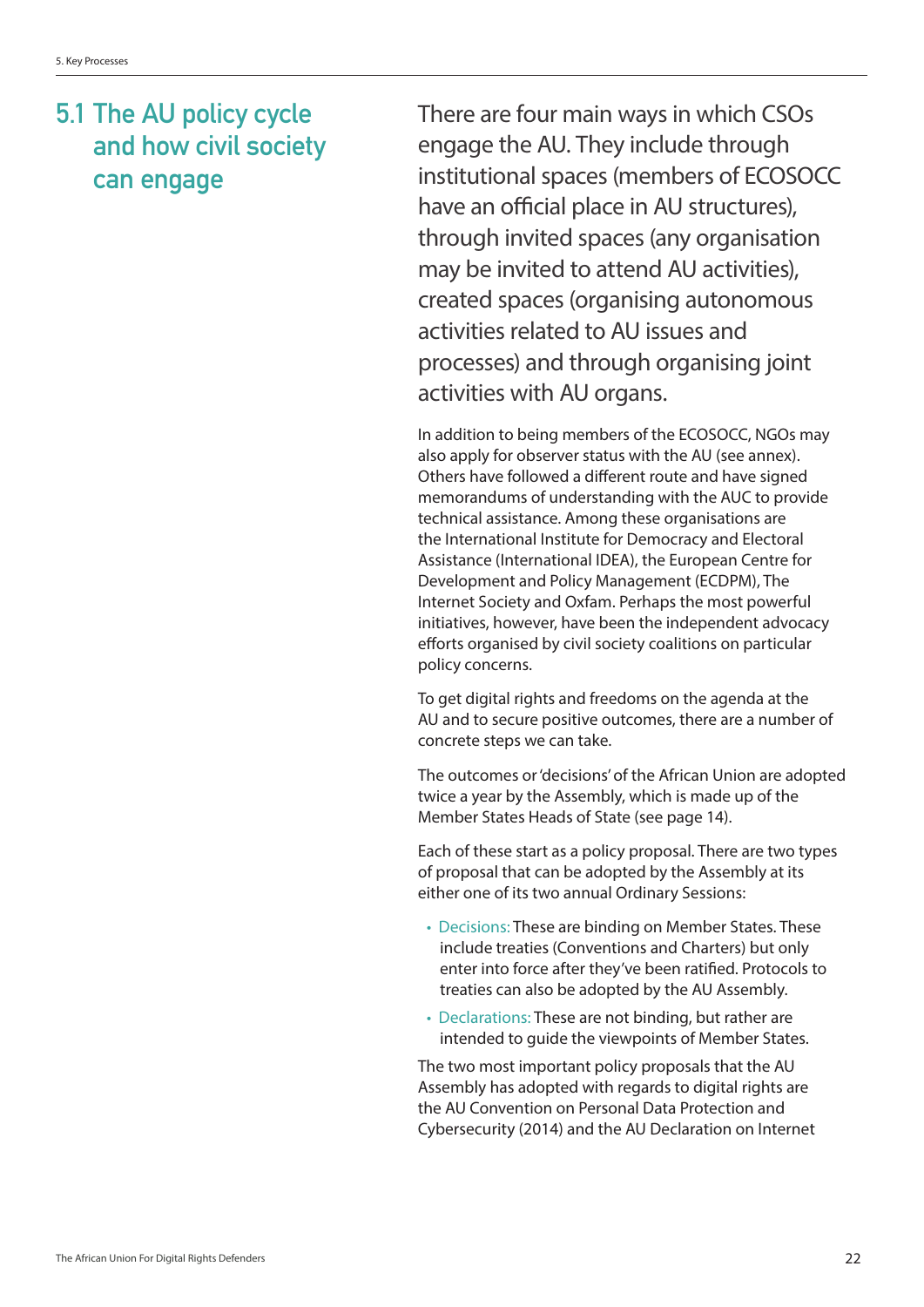Governance and Development of Africa's Digital Economy (2018). The AU also has partnerships with other organisations, including multilateral institutions like the EU, the UN and the Council of Europe, which have their own, separate outcomes (see pages 14 - 15).

Policy proposals can be tabled by the AUC or one of its departments, another organ of the AU (for instance the ACHPR), or by an AU Member State (or States). After a policy proposal has been raised the issue is discussed in expert meetings, with specialists appointed by Member States. Their suggestions are subsequently scrutinised in a meeting of the relevant ministers of Member States. If the proposal has any budgetary implications it has to be discussed by the PRC before being passed to the Executive Council. For some proposals, the Executive Council makes a final decision. Any politically sensitive proposals are passed to the Assembly for final adoption. The timeline of this process is dependent on the frequency of the sittings by the relevant bodies and organs of the AU discussed above. Occasionally, special and extraordinary meetings can be convened with the required support of members.

Each stage of this policy making process is described in more detail in section six below.

When it comes to human rights online, the most relevant meeting where a proposal is likely to be first discussed is the African Union Specialised Technical Committee (STC) on Communication and ICT (CCICT), which convenes Ministers responsible of ICT and Post as well as Ministers in charge of Communication and Information from AU Member States, AU Specialised Institutions and International Organisations, African and International Partners of Africa dealing with Communication and Information Technologies. The STC replaced the previous ICT Ministerials in 2015.

The ICT Ministers will include any decisions agreed in a report to the AU's Executive Council. They may also issue declarations which make recommendations to the Executive Council. For example, in 2010 the ICT Ministers adopted the Abuja Declaration, which requested the AU Commission to "jointly finalise with the United Nations Economic Commission for Africa, within the framework of the African Information Society Initiative (AISI), the Draft Convention on Cyber legislation and support its implementation in Member States by 2012".

In 2008 the ICT Ministers adopted a Reference Framework for Harmonization of the telecommunication and ICT Policies and Regulation in Africa (HIPSSA) at the second ICT Ministerial Summit. The Reference Framework adopted had the aim to: "...Establish harmonized policy, legal and regulatory frameworks at the regional and continental levels to create an enabling environment that will attract investment and foster the sustainable development of competitive African Telecommunication/ICT regional markets, infrastructures, and to increase access of its people to the related services..."

Then in 2009 the ICT Ministers adopted the Oliver Tambo Declaration, which called on the AU to "develop a convention on cyber legislation based on the Continent's needs and which adheres to the legal and regulatory requirements on electronic transactions, cyber security, and personal data protection". This led to the drafting and the passing of the AU Convention on Personal Data and Cybersecurity in 2014.

In 2017, one of the outcomes of the STC on CCICT was the "Draft African Union Declaration on Internet Governance". The "Declaration on Internet Governance and Africa's Digital Economy" was later adopted by the AU at its 30th Ordinary Session in January 2018.31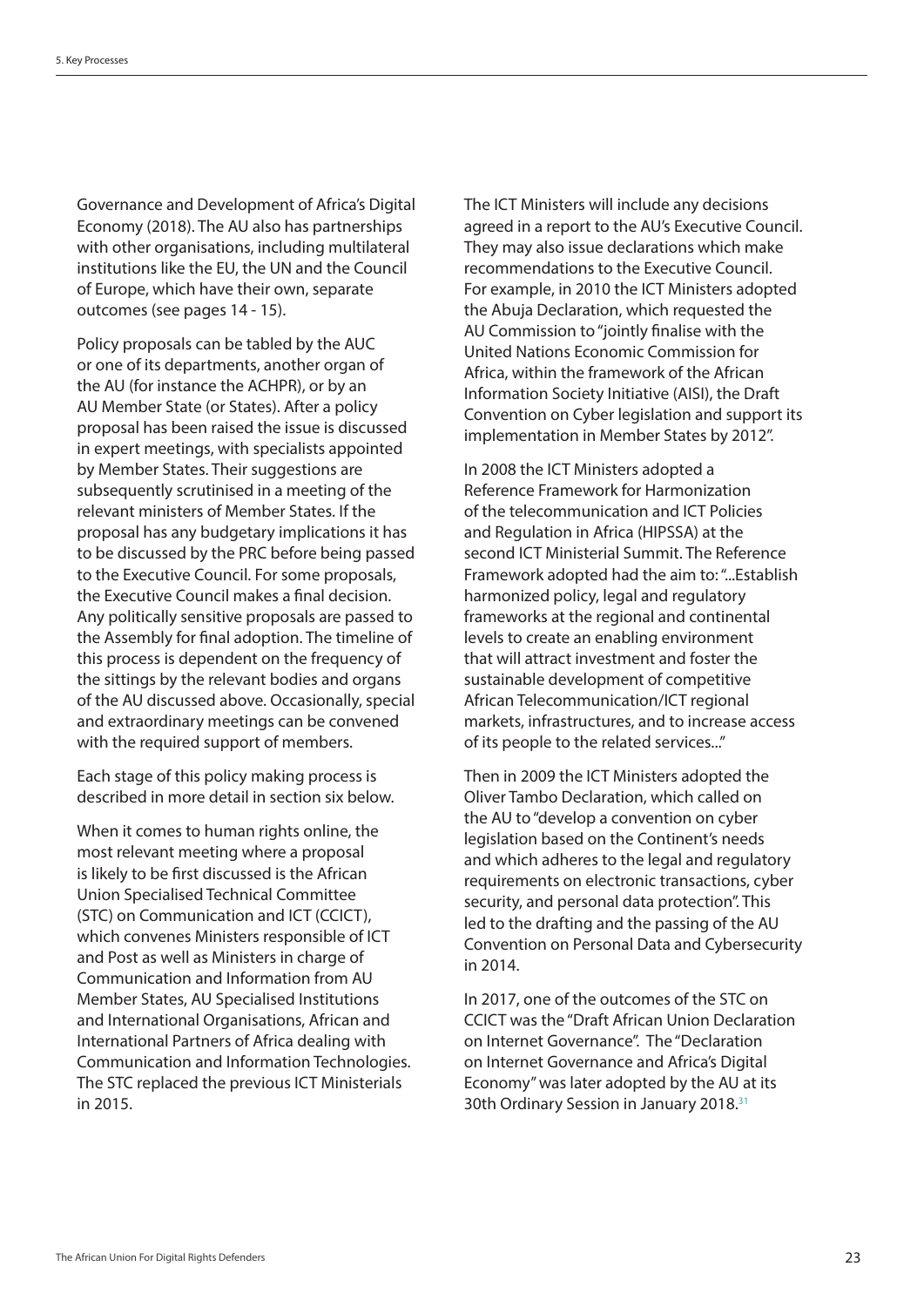Of course, not all proposals make it from the first stage to the final stage, or adoption by the AU Assembly. The policy proposal process is relatively fluid, and proposals can get proposed and dropped at any point along the way of the process, although generally they will be dropped at the first or second stage of the six stage process. That's why it is particularly

important to develop a strong statement and take the actions identified under each stage of the process below for CSOs. Below we have included a proposed template for suggesting a proposal for consideration. Policy proposals can also be taken directly to the Chairperson of the AUC.

### **Possible template to suggest a policy proposal on network disruptions**

#### **[1] Summary of the problem being addressed by this policy proposal**

Provide an explanation of the problem being addressed, and include statistics to demonstrate the impact the problem has on socio-economic development, human rights, etc

In 2017, as many as 11 African countries shut down internet access. In Gabon and the Gambia, internet was shut down during and after elections while, Ethiopia and the Democratic Republic of the Congo closed off internet access ahead of anti-government demonstrations. On January 17, 2017, the Cameroonian government cut off access to the internet for up to 93 days in the English-speaking Northwest and Southwest regions of the country.

#### **[2] Reference to relevant texts**

#### Make reference to any relevant text from AU bodies

These disruptions to internet access contravene the commitments and affirmations made by the AU and its organs with regards to the importance of access to ICTs, both for the realisation of human rights and for social and economic development. For example:

In its 2017 Addis Ababa Declaration, the STC – CCICT 2 reaffirmed "that Communication and ICT are key to Africa's development and economic competitiveness and in the attainment of the African Union Vision and the goals of the Agenda 2063".

In November 2016, the African Commission on Human and Peoples' Rights (ACHPR) reaffirmed the Declaration of Principles on Freedom of Expression in Africa, and specifically that "everyone shall have an equal opportunity to exercise the right to freedom of expression and to access to information without discrimination," through the adoption of the Resolution on the Right to Freedom of Information and Expression on the Internet in Africa (ACHPR/Res. 362(LIX) 2016).

In January 2018, the Declaration on Internet Governance and the Development of Africa's Digital Economy at the 30th Ordinary Session of the AU Assembly in Addis Ababa recalled "the commitment of Member States to promote and protect fundamental freedoms, especially the right to freedom of expression and access to information (on and offline) and human and peoples' rights enunciated in instruments of the African Union and of the United Nations and recognising that these rights must be upheld online as well as offline".

#### **[3] Concrete proposal**

#### Suggest a concrete recommendation/s

We therefore urge the \*insert addressee of the policy proposal\* to consider including the disruption of access to the internet as an issue on its agenda.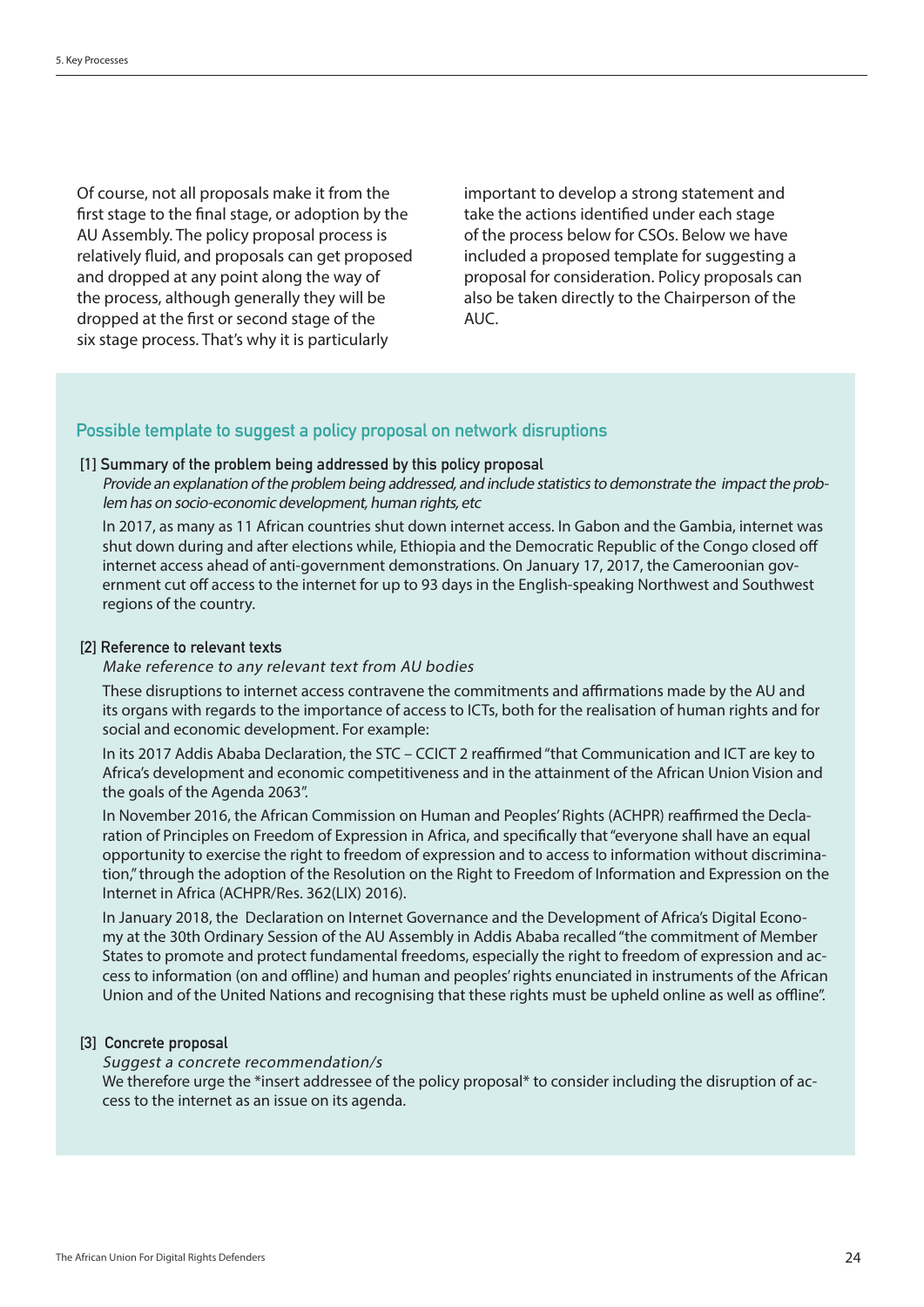## **5.2 The stages of the AU policy cycle**

| Stage One:          | <b>Policy Proposal</b><br>A policy proposal is put forward by one of:<br>• The AUC or one of its departments<br>• An organ of the AU<br>• AU Member State or States (relevant bodies for digital<br>rights include ICT ministries, Justice/ Legal Affairs and<br>Gender ministries).                                                                                                                                                                                                                                                                                                                                                                                                                                                |
|---------------------|-------------------------------------------------------------------------------------------------------------------------------------------------------------------------------------------------------------------------------------------------------------------------------------------------------------------------------------------------------------------------------------------------------------------------------------------------------------------------------------------------------------------------------------------------------------------------------------------------------------------------------------------------------------------------------------------------------------------------------------|
|                     | The sponsoring party prepares all the necessary documents<br>including the agenda and programme of work. This involves<br>the identification of key issues, analysis of regional issues and<br>development of the draft policy for consideration.                                                                                                                                                                                                                                                                                                                                                                                                                                                                                   |
|                     | At this stage, CSOs have the opportunity to acquaint<br>themselves with annual plans and Summit decisions in order<br>to suggest proposals to Member States (see template above).<br>CSOs can offer technical assistance and relevant information<br>to draft documents and also convene strategic meetings to<br>explore how to engage with Member States or relevant AU<br>organs.                                                                                                                                                                                                                                                                                                                                                |
| Stage Two:          | <b>Experts Meetings</b><br>Upon receipt of a proposal, the AUC convenes a meeting of<br>relevant experts from the Member States, which typically lasts<br>four to five days. Non-state actors including CSOs are invited<br>to contribute. This is where most AU policy documents,<br>treaties and programs of action are scrutinised. The resulting<br>recommendations are incorporated in a draft policy, which is<br>submitted to the Ministers' meeting.<br>At this stage, CSOs can seek invitations or nominate experts<br>to take part, interact with individual experts, offer short<br>briefing papers (see template above), facilitate meetings,<br>and volunteer to draft reports and brief ACHPR special<br>rapporteurs. |
| <b>Stage Three:</b> | <b>Ministers' Meetings</b><br>The relevant ministers from each Member State meet to<br>discuss, approve, or amend the experts' proposals through<br>the Specialised Technical Committees. For instance, there is an<br>STC on Communication and ICT that is relevant to civil society<br>working on digital policy. The policy and the meeting are<br>passed to the PRC or, in cases where there are no budgetary<br>implications, directly to the Executive Council.                                                                                                                                                                                                                                                               |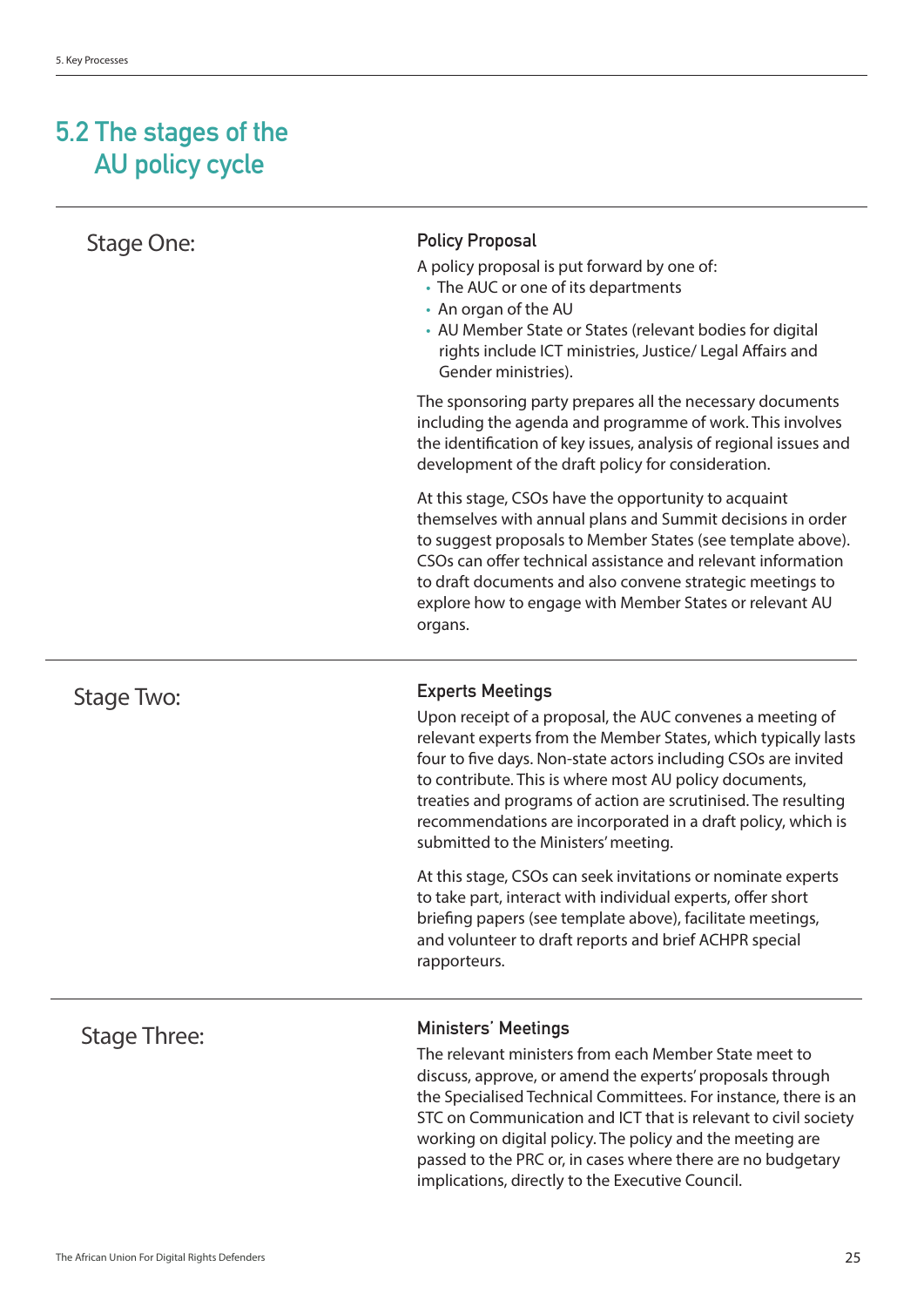At this stage, CSOs can seek invitations to be part of a specific Member State delegation or lobby in the meeting margins. They can brief ministers and officials while in their home country, share position papers and constructively engage with the media on some of these issues.

of proposals presented to the Assembly at the Summit have already been largely agreed before they are tabled. Some

| <b>Stage Four:</b> | <b>Permanent Representative Council</b><br>This stage applies only to policy proposals that have budgetary<br>implications for the AU. The PRC meets at least once a month<br>usually at the AU headquarters in Addis Ababa. Extraordinary<br>meetings may also be held.                                                                                                                                                                                                                     |
|--------------------|----------------------------------------------------------------------------------------------------------------------------------------------------------------------------------------------------------------------------------------------------------------------------------------------------------------------------------------------------------------------------------------------------------------------------------------------------------------------------------------------|
|                    | The report of the Ministers' meeting and associated policy<br>proposal will be considered either in a PRC full meeting or in<br>a specific sub-committee. The PRC will then determine items<br>that should be on the agenda of the Executive Council. <sup>32</sup> At this<br>stage, CSOs can brief the Chair, members and regional caucuses,<br>offer suggestions on ways to fund the proposal, and give<br>regular briefings on policy issues to PRC members to establish<br>credibility. |
| <b>Stage Five:</b> | <b>Executive Council</b><br>Executive Council meetings are usually held immediately<br>prior to the Assembly Summit, although the Council can<br>also hold an Extraordinary Session in specific exceptional<br>circumstances. All sessions are closed to the public unless the<br>Council decides otherwise (by simple majority).                                                                                                                                                            |
|                    | The Executive Council makes decisions by consensus or,<br>where consensus is not possible, by a two-thirds majority.<br>Procedural matters, including the question of whether a<br>matter is one of procedure or not, are decided by a simple<br>majority. Two-thirds of AU members are required to form a<br>quorum at any Executive Council meeting. <sup>33</sup>                                                                                                                         |
|                    | Once the Executive Council reviews and approves the<br>recommendations from the Ministers' meeting, they are then<br>sent to the Assembly for final adoption.                                                                                                                                                                                                                                                                                                                                |
|                    | At this stage, CSOs have an opportunity highlight the<br>consequences of not adopting the proposal, and brief the<br>press on why the issues are important. They can also brief<br>regional caucus meetings.                                                                                                                                                                                                                                                                                 |
| <b>Stage Six:</b>  | <b>Assembly</b><br>The Assembly has the power to finally adopt the decision or                                                                                                                                                                                                                                                                                                                                                                                                               |
|                    | resolution on behalf of the AU. This happens at a meeting of<br>the Assembly called the Heads of State Summit. The majority                                                                                                                                                                                                                                                                                                                                                                  |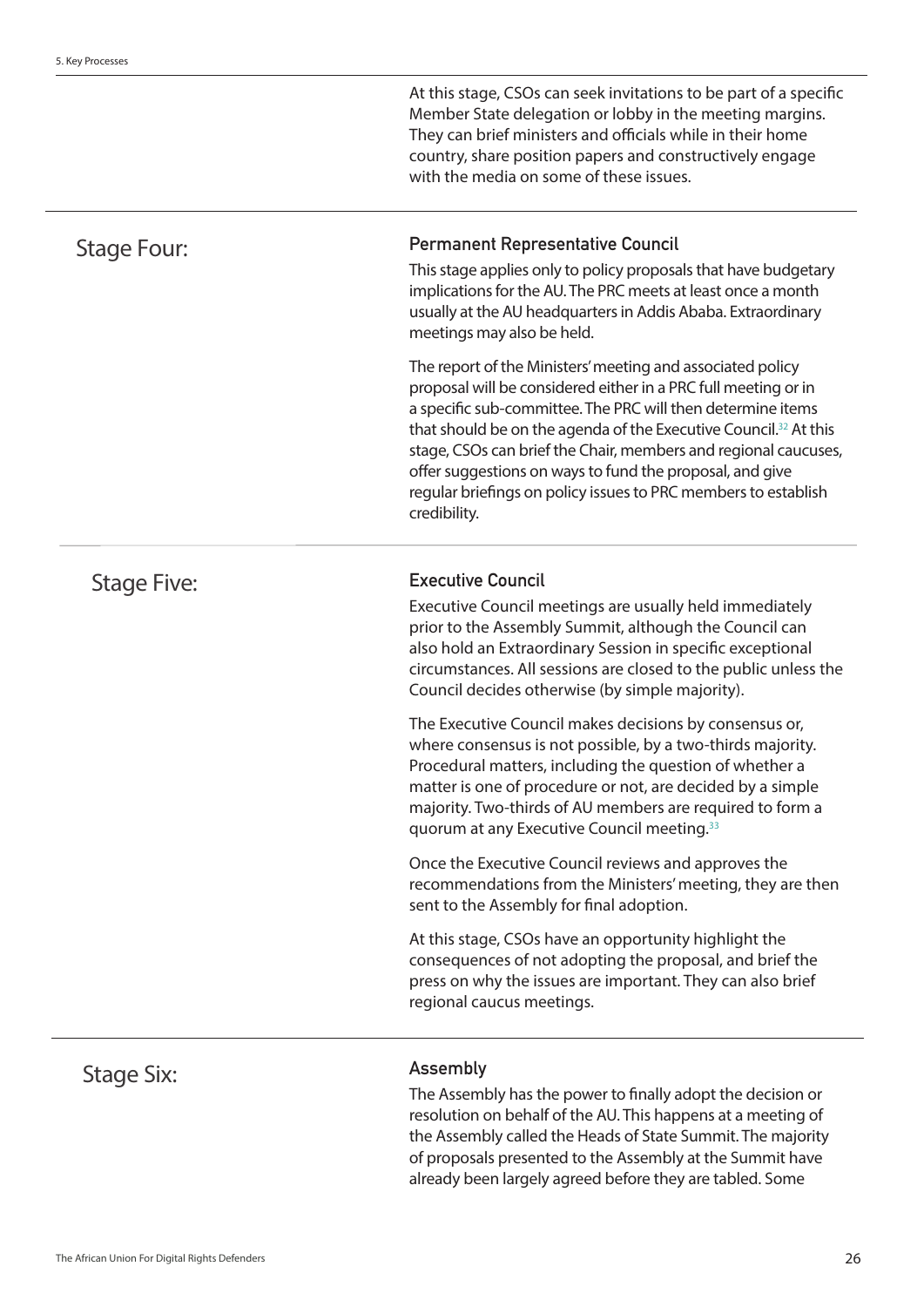proposals are even adopted without any further discussions.

The Assembly meets in Ordinary Session twice a year, in January-February and in June-July. However, the Chairperson of the AU or any Member State can call an Extraordinary Session with the consent of at least two-thirds of all Member States.<sup>34</sup> The Assembly adopts

decisions by majority vote.

At this stage, CSOs have a couple of different options. If the issue has not been decided, CSOs can continue to gather support for their position. If it has been agreed, congratulate governments for taking bold and positive steps and set up a monitoring mechanism.

## **Basic steps for civil society organisations seeking to lobby the AU**

- Find out which countries are members of the bureau elected to guide AU processes during the year. Meet with them and present your arguments for your issue to be on the agenda of the planned Summit. Ask advice on what would be needed for an agenda item to be accepted.
- Find out which country is the current dean of each regional group and the position of the region on critical issues. Meet with the ambassador of that country in Addis Ababa, together with representatives of NGOs from that region, present your viewpoint and find out where you stand.
- Make sure that you express your advocacy messages within the framework of AU policies and standards – and not only the international ones.
- Try to identify which countries are likely to wield the greatest influence for and against an issue of concern. Make contact with NGOs in those countries to strategise on ways to influence their positions or the issues that they seek to address.
- Where there are divided opinions among AU Member States, consider which countries might be able to broker a compromise, given their historical position, current influence or other factors. Meet with that country's ambassador and see what may be done.
- Find out what is the position of the 'big five' budget contributors (South Africa, Libya, Nigeria and Egypt) . These five countries together contribute 75 per cent of the AU budget. If they are hostile, seek to mobilise other countries which may have influence with them. Or work even harder to create a critical mass of smaller countries whose opinion they will find hard to oppose.
- Map out the positions taken by Member States and regions on important issues to help identify the most important countries to target and use to strategise with your allies.
- Establish and maintain cordial relations with staff of the AUC and diplomatic representatives of Member States based in Addis Ababa, or work with organisations which have established relations.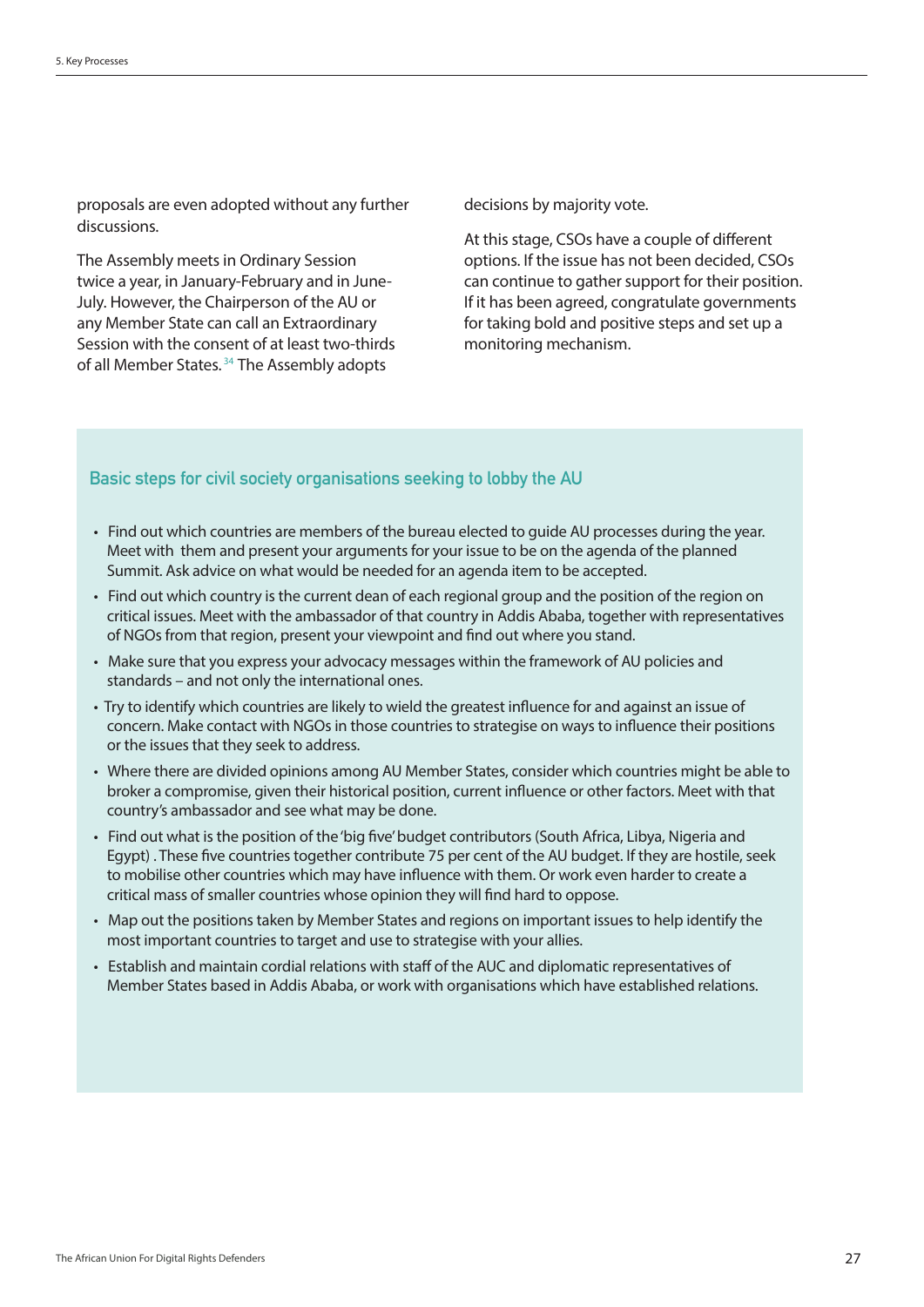## **6. Key outcomes of the ACHPR**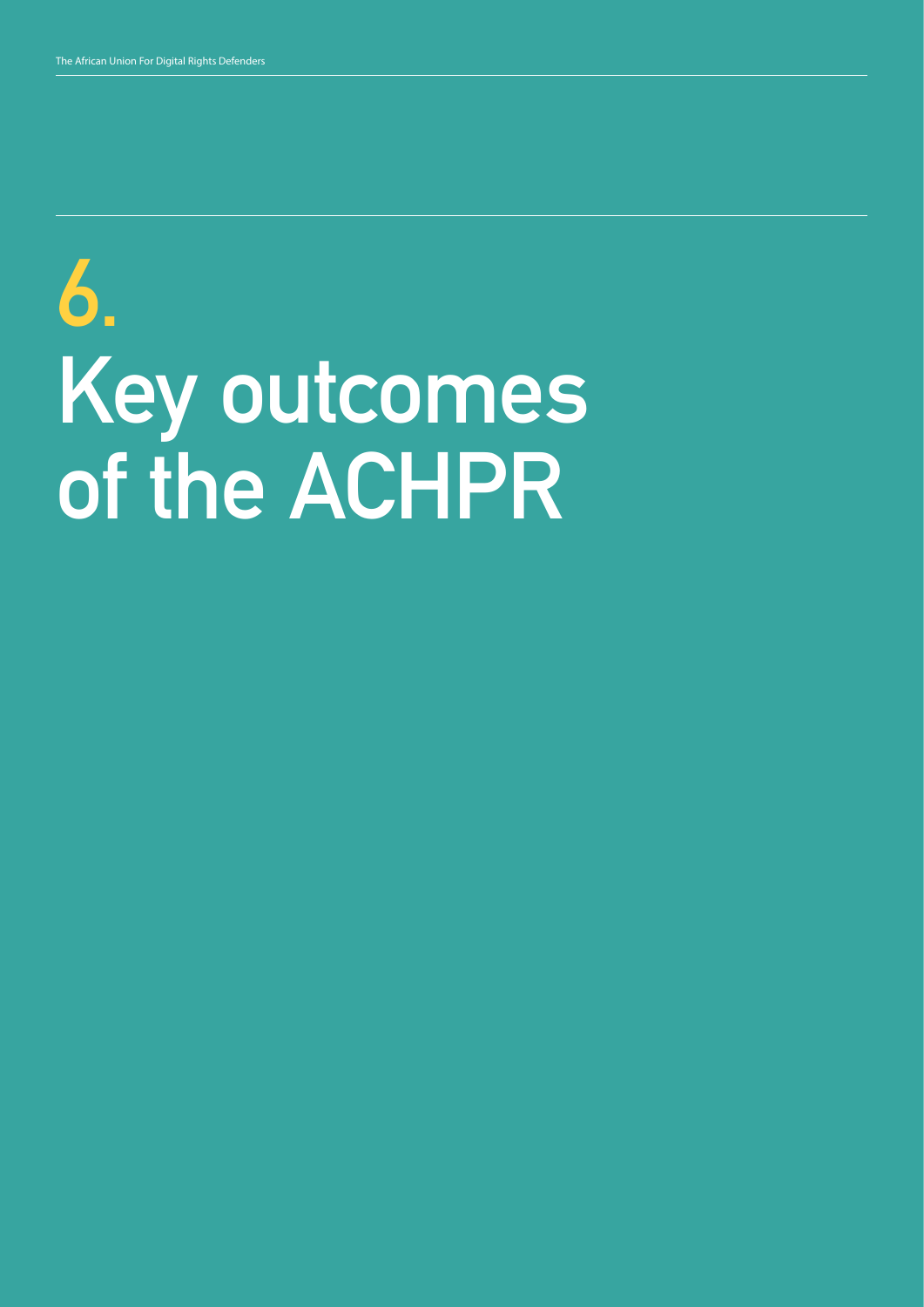Of all the AU organs, human rights defenders may be most immediately interested in the ACHPR. Engaging with the ACHPR could produce a number of different outcomes, each with potential for a different kind of impact.

## **ACHPR Guidelines**

The ACHPR can develop guidelines in accordance with the relevant provisions of the African Charter. Through a constant and evolving interpretation of human rights, the guidelines are aimed at crystallising human rights standards, understanding and addressing new challenges that may emerge from time to time. The ACHPR could exercise its mandate to develop guidelines on digital rights.

## **Directives**

The ACHPR may issue specific directives calling on AU Member States to address certain human rights issues within their jurisdictions. Directives can be addressed to any or all Member States, undertakings and individuals. They bind Member States to the objectives, while leaving national authorities to determine the form and the means of implementation.

#### **Recommendations**

The ACHPR usually makes recommendations to address pertinent human rights issues affecting people. These recommendations may be made in a final communication after the Ordinary Sessions of the ACHPR. ACHPR Working Groups and Special Rapporteurs will sometimes make informal recommendations to a state party in their press statements.

CSOs can also make recommendations when they submit statements on the state of human rights in their respective countries during an ACHPR Ordinary Session.

## **Resolutions**

The ACHPR adopts resolutions to address diverse human rights issues. These resolutions generally come in three forms:

## **Thematic resolution**

A thematic resolution elaborates in greater detail specific human right themes or a particular substantive right covered in the Charter. It defines the States' obligations in respect of such rights. A thematic resolution from the ACHPR can be thought of as similar to the 'General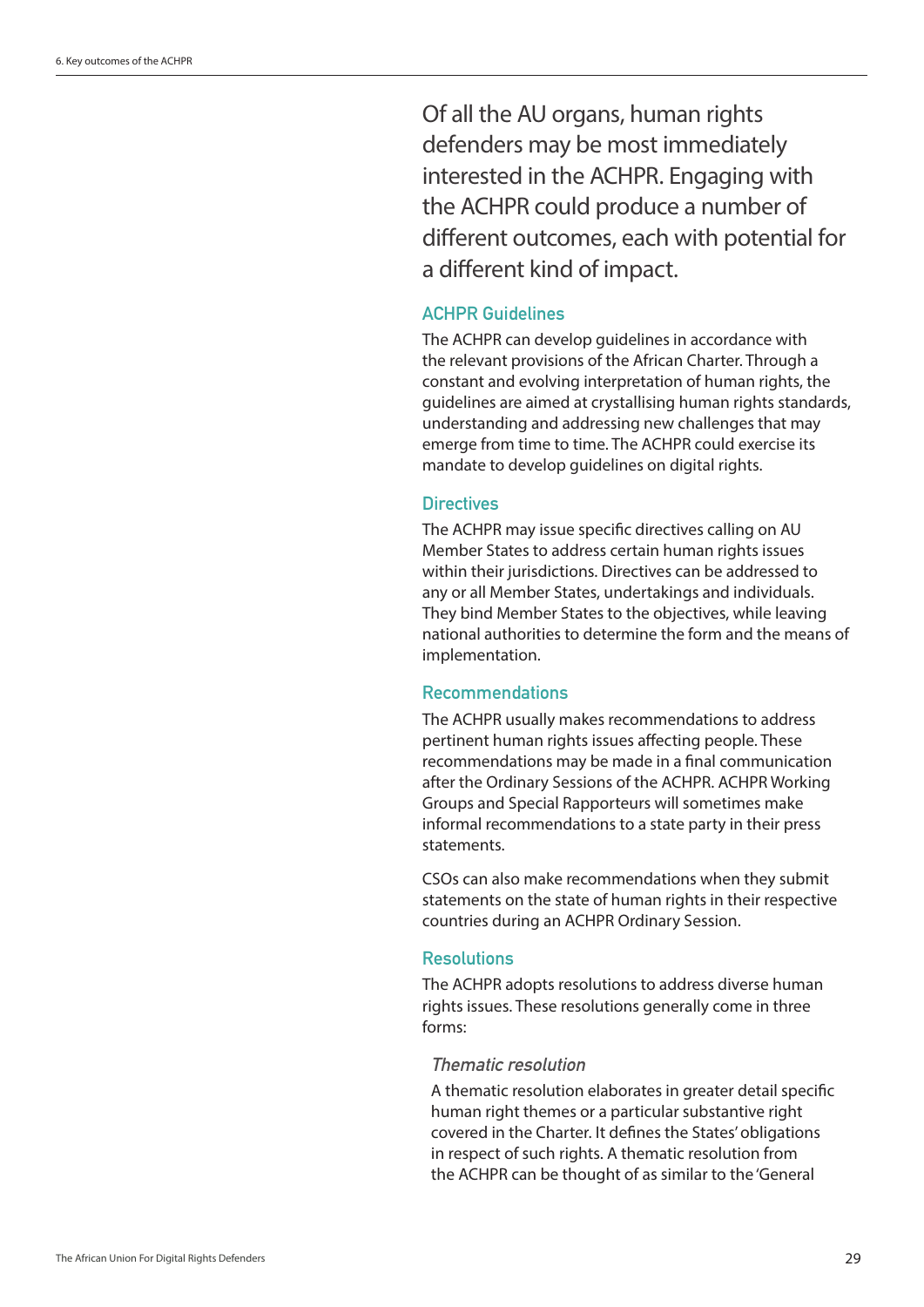Comments' of UN treaty bodies. The ACHPR has passed a number of thematic resolutions covering topics including the death penalty, indigenous peoples, the situation of women and children, socio-cultural rights, HIV/AIDS, electoral process and good governance, prisons, freedom of association, and fair trial.

### **Administrative resolution**

Administrative resolutions deal with ACHPR procedures, internal mechanisms and the relationship between the ACHPR and other entities.

### **Country-specific resolution**

Country resolutions address pertinent human rights concerns in Member States. This genre of resolution has proven very useful whenever there are widespread violations in a Member State but no individual has submitted any communications to the ACHPR in respect of those violations.

### **Advisory Opinions (African Court)**

State parties and CSOs can request the African Court on Human and Peoples Rights for an Advisory Opinion on a specific human rights issue or issues against a state party. The Court has since its establishment issued numerous advisory opinions to both state and non-state parties.<sup>35</sup>

## **Charters and Protocols**

Since its establishment, the ACHPR has developed several legal instruments like the African Charter on Democracy and Elections and the African Charter on the Welfare of a Child amongst others. This tool could therefore be used to engage with the ACHPR with a view of coming up with protocols that can address digital rights issues.<sup>36</sup>

#### **ACHPR subsidiary mechanisms**

The ACHPR may create subsidiary mechanisms such as Special Rapporteurs, Committees, and

Working Groups. Each subsidiary mechanism presents a report on its work at each ACHPR Ordinary Session.

### **Special Rapporteurs**

Currently, the Commission has Special Rapporteurs on Prisons and Conditions of Detention in Africa, Rights of Women in Africa, Refugees, Asylum seekers, Migrants and Internally Displaced Persons, Human Rights Defenders in Africa, Extra Judicial, Summary and Arbitrary Arrests in Africa and, of particular interest to digital rights defenders, the Special Rapporteur on Freedom of Expression and Access to Information in Africa.

### **Expert Working Groups**

Expert working groups are different to the Special Rapporteurs in that they can appoint external experts, and can often have a broad mandate to study, research, raise awareness and publish reports on emerging human rights issues. Working groups usually require the technical and financial support of NGOs in Africa to effectively discharge their specific mandate for which they have been established. Funds provided by NGOs are usually used to assist in organising seminars, investigative missions and production of reports highlighting the work of the subsidiary mechanisms.

### **Other**

The ACHPR can also release press releases to highlight particular incidents or situations of concern in member state countries, making reference to relevant ACHPR instruments and may call on the State/s in question to address the situation through concrete recommendations. For example, in July 2018, it released a press release of particular relevance to human rights online, on "the growing trend of stringent regulation of the internet in East Africa".<sup>37</sup>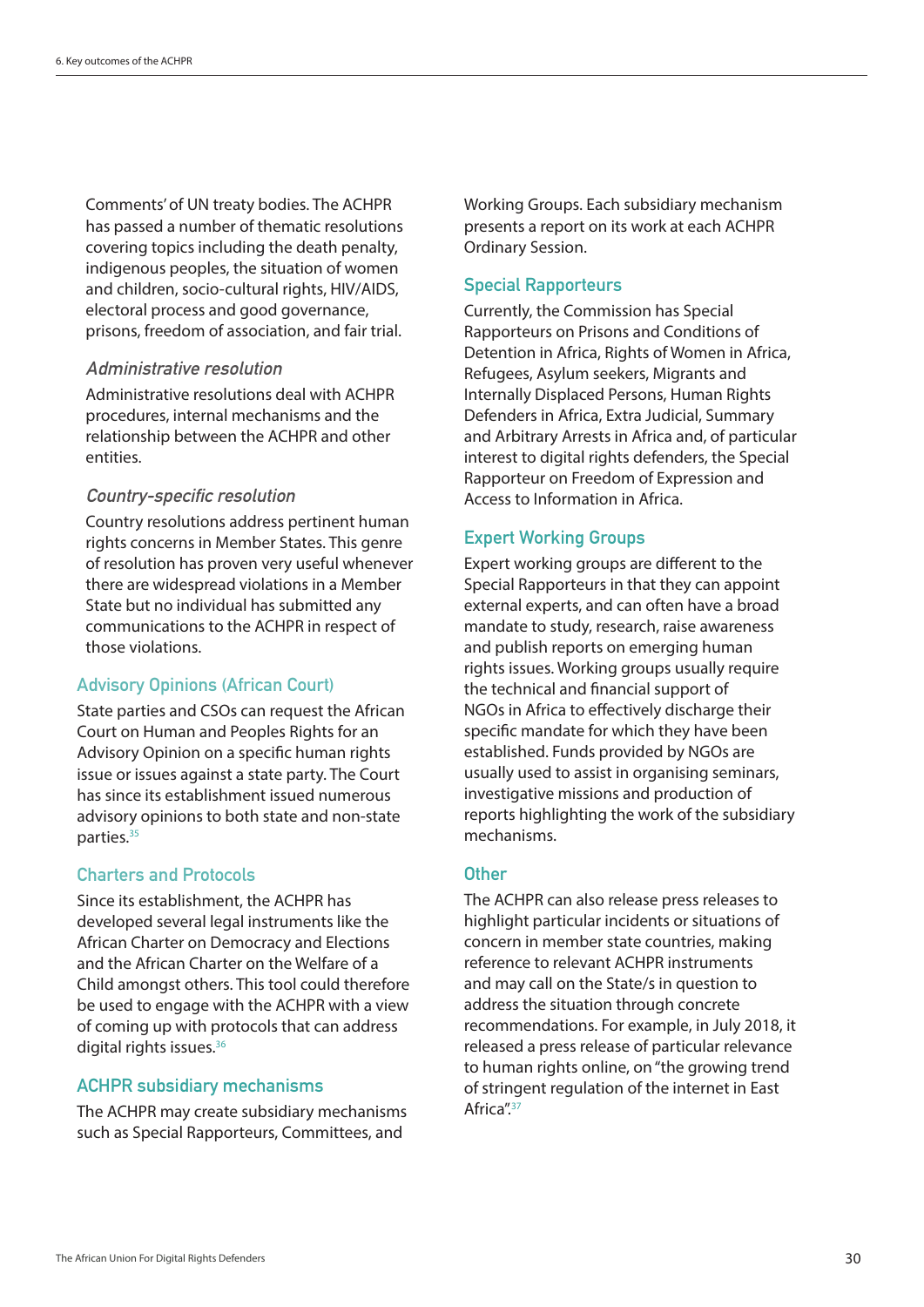## **7. What we can do at the ACHPR and how**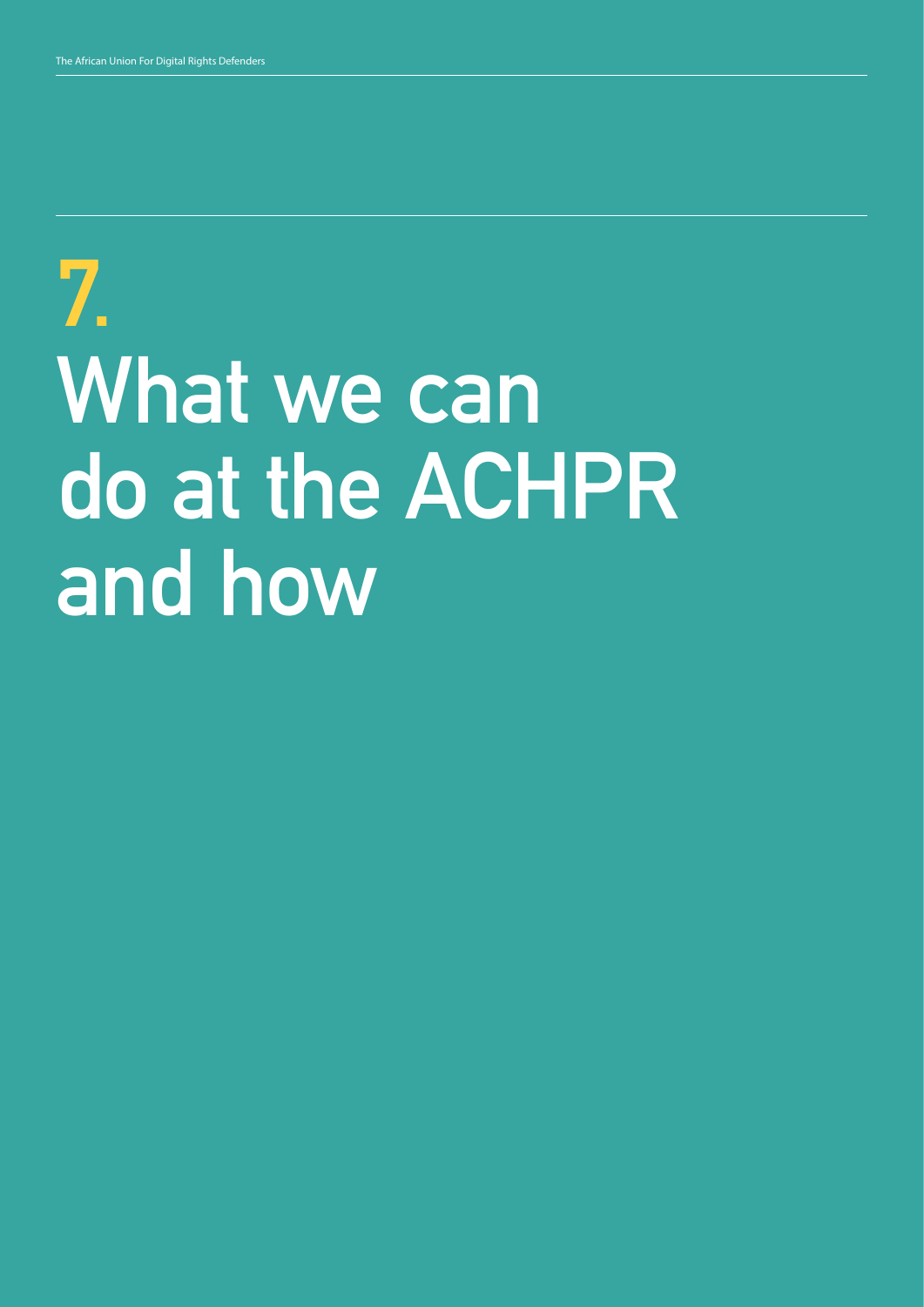## **Build working relationships with other NGOs and ACHPR commissioners**

CSOs and human rights defenders working on digital rights may be able to establish a working relationship/platform with the relevant organs of the ACHPR. The NGO Forum that precedes the Ordinary Sessions of the ACHPR is an opportunity to network, seek joint meetings with the relevant Commissioners and also organise joint side events, all of which can be used to influence positions.

The persistent problem of internet shutdowns in Africa is a cause around which a coalition of stakeholders working in the digital rights community may be able to use AU processes to compel Member States to find solutions.

## **Participate in submission of country-specific reports to ACHPR or submit alternative reports to the ACHPR**

CSOs can engage in each phase of a Member State's submission of its country-specific report to the ACHPR. CSO engagement can play an important role in improving the reporting process, both by providing information to governments and the ACHPR, and by following up on the implementation of recommendations.

When a Member State reports to the ACHPR, CSOs can opt to give additional information about human rights in their country via an alternative report. In practice this mechanism has not been used extensively at the ACHPR, as CSOs have been given very little time to review State reports.

For example, civil society could make a recommendation regarding digital rights issues such as network disruptions or surveillance practices, or a recommendation that their country adopt strong data protection legislation.

## **Call on Member States to audit their human rights measures**

CSOs could call on their respective government to undertake to audit the measures that they have put in place to enhance the protection and promotion of human rights in the digital age and submit these to the ACHPR. This would create a mechanism that would prevent violations of the right to privacy and to ensure that relevant national legislation, procedures and practices regarding the surveillance of communications, their interception and collection of personal data comply with international human rights law.

## **Bring a complaint to the ACHPR**

CSOs often play a role in bringing cases to the ACHPR (under the complaints procedure). They can also propose agenda items for ACHPR sessions and often provide logistical and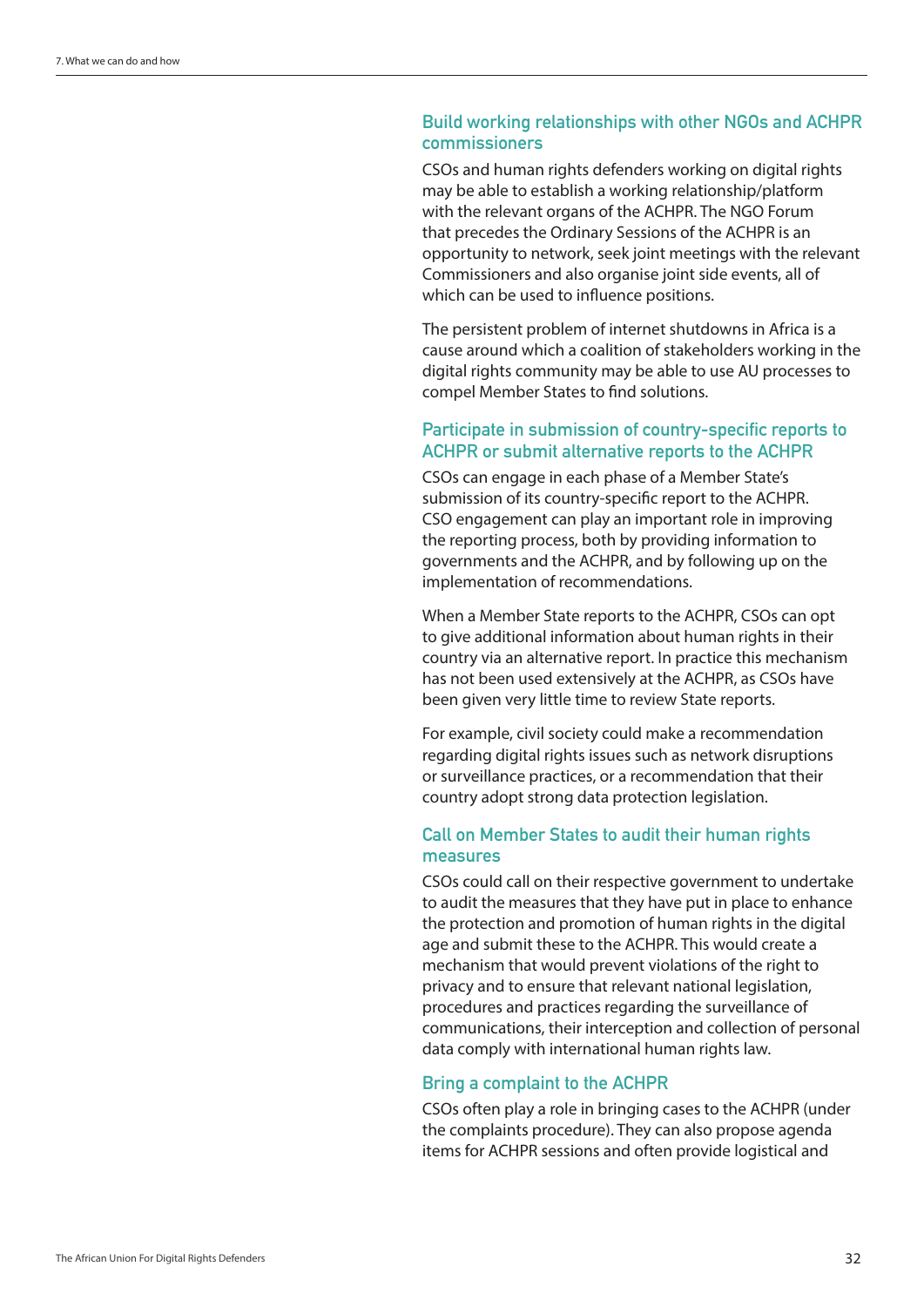other support to the Special Rapporteurs, Working Groups and Country Missions, as well as developing resolutions and new protocols to the African Charter.

The complaint must include reference to how the Charter has been violated. Freedom of expression and access to information are enshrined in Article 9 of the African Charter, which states:

- Every individual shall have the right to receive information.
- Every individual shall have the right to express and disseminate his opinions within the law.

Therefore CSOs could submit a complaint with regards to network disruptions, which directly violate the right to freedom of expression. Observer status is not needed to submit a complaint. However, it may take years for the ACHPR to decide whether the incidents in a submission violate the Charter. More information on the process for submitting a complaint is included in the IFEX guide to the ACHPR.38

## **Get the ACHPR to adopt a thematic resolution on the right to privacy in a digital age**

The ACHPR could adopt a thematic resolution in line with the United Nations General Assembly Resolution 68/167 on the right to privacy in the digital age. Strategically this may best be achieved by targeting the AU Member States first, by recommending ways they can promote and protect digital rights.

## **Get more Member States to adopt the ACHPR optional protocol to recognise the right to privacy**

CSOs are already advocating for Member States to sign up to an ACHPR optional protocol recognising the right to privacy. More pressure on multiple Member States would assist these advocacy efforts.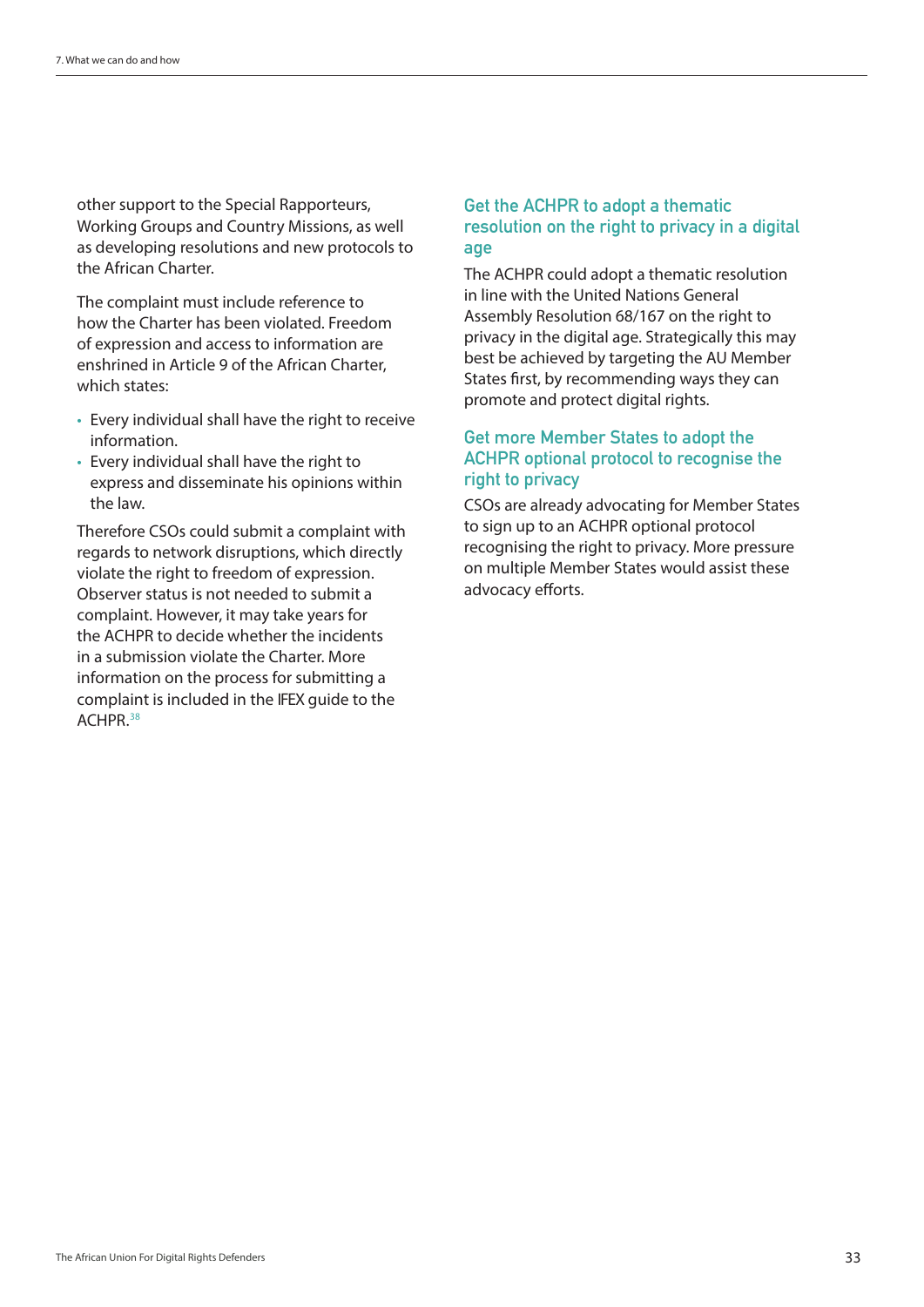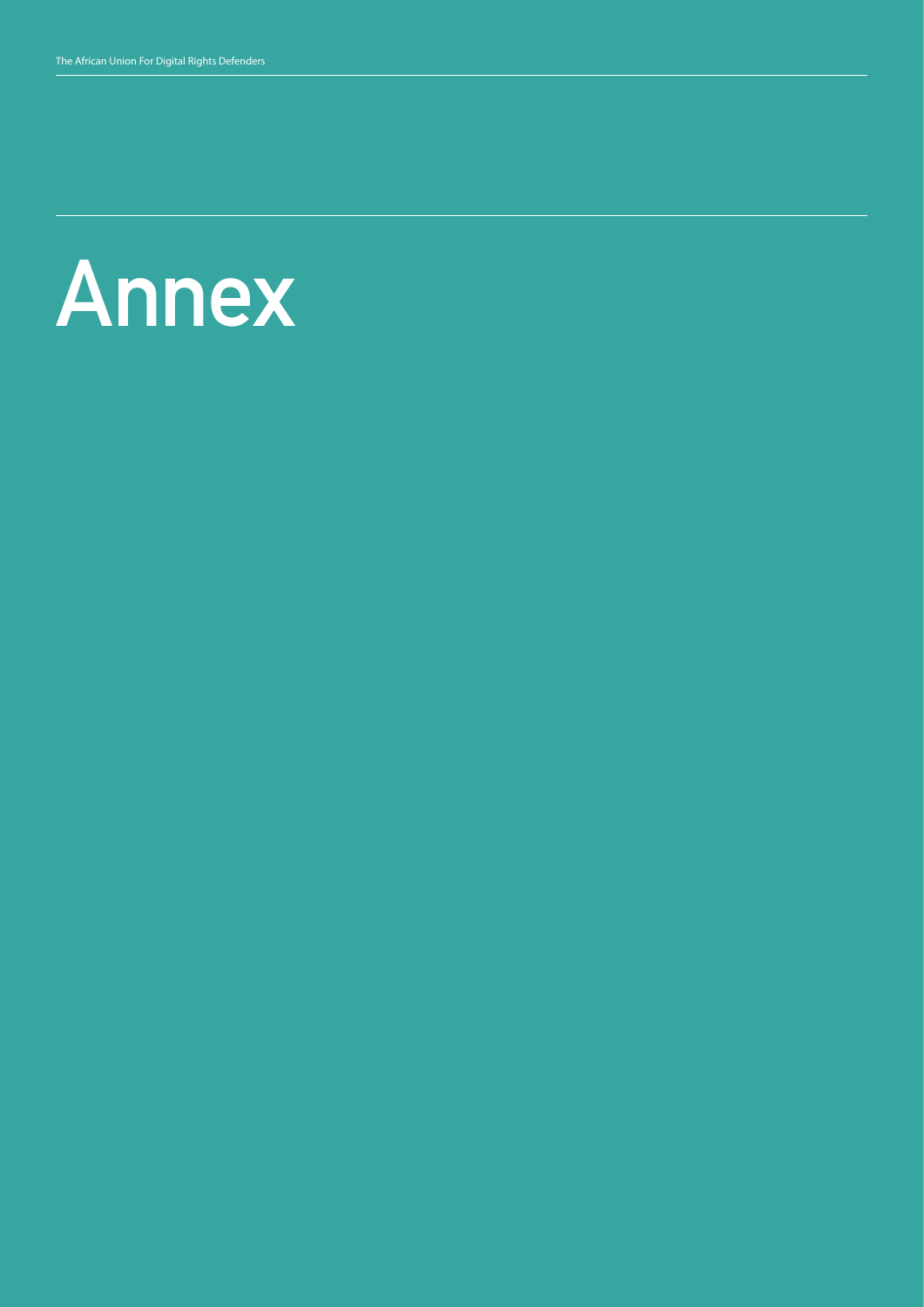## **NGO observer status with the AU**

The July 2005 AU Summit held in Sirte, Libya revised the criteria and procedures for granting observer status with the African Union to non-governmental organisations (NGOs).

NGOs seeking observer status must be registered in an African state, managed by a majority of African citizens or diaspora, and must derive at least two-thirds of their income from membership contributions.

NGOs with observer status undertake to hold regular consultations with the AU and submit a report every three years on their cooperation with the AU. They have access to the open sessions of Summit meetings, and may be invited to participate in sessions of closed meetings relevant to their area of interest. So far, 49 African NGOs have been granted observer status with the AU.<sup>39</sup>

NGOs have called for the amendment of these rules, particularly the requirement that organisations seeking observer status must have two thirds funding from their own members. CIDO has been tasked to review the observer status procedures.

## **Requirements to obtain observer status with the African Union**

- Registration in an AU Member State.
- In operation for at least three years.
- A democratically adopted constitution.
- Management made up of a majority of African citizens or members of African diaspora.
- Basic resources derived at least two-thirds from membership contributions.
- Respect and application of non-discrimination principles.

## **Application Procedure**

- Applications must be submitted six months prior to the Executive Council meetings.
- Diaspora organisations require references from two Member States and an NGO recognised by the AU.
- Organisations working on similar issues are encouraged to apply for observer status as a coalition or joint committee.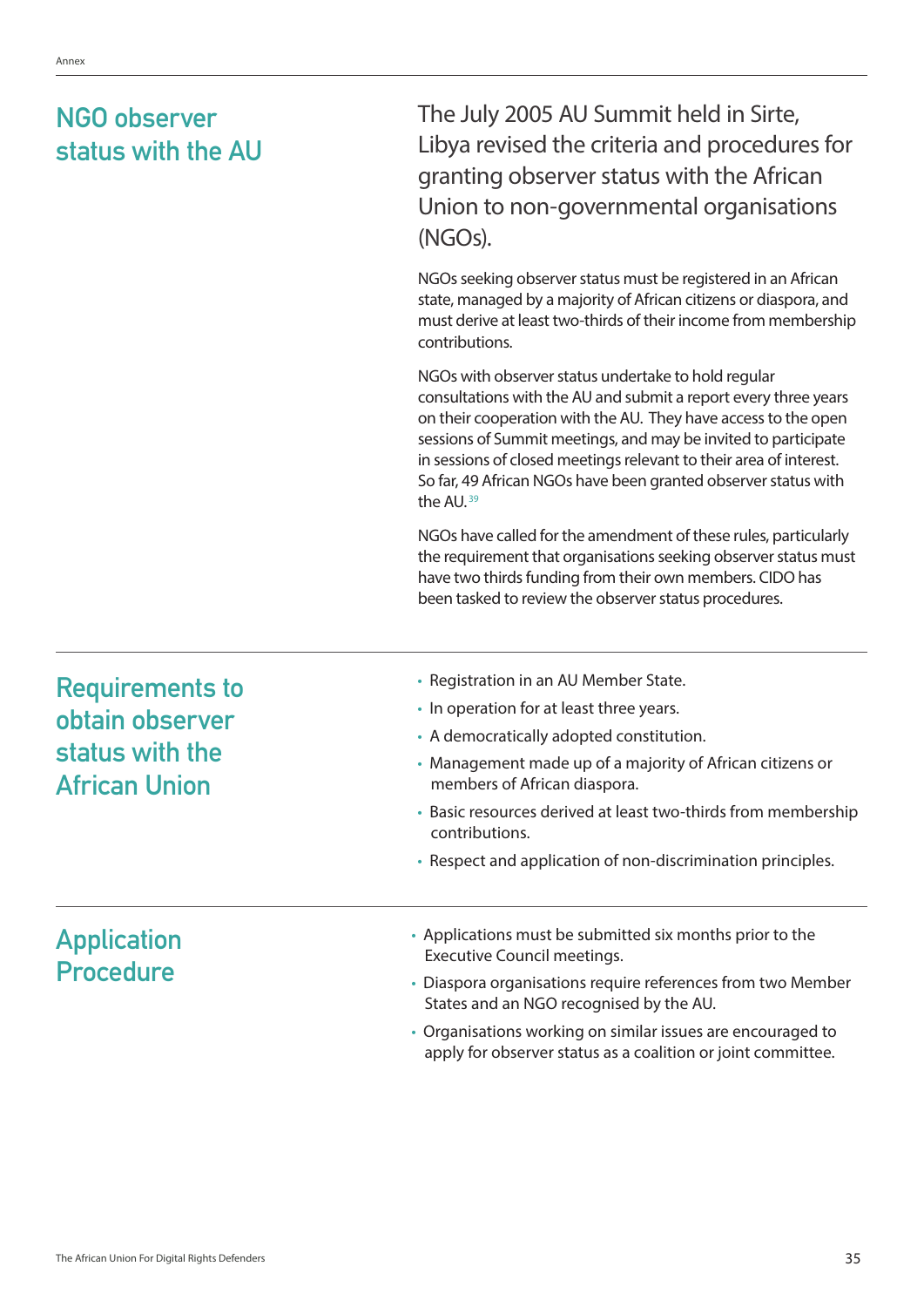## **Criteria for granting African Union Observer Status to Non-Governmental Organisations (NGOs)**

In terms of resolution 5 adopted by the Commission during its 25<sup>th</sup> Ordinary Session held in Bujumbura, Burundi, from 26 April 5 May 1999, the Commission subjects the granting of observer status to a set of criteria.40 These criteria are as follows:

- **1.** All NGOs applying for observer status with the Commission shall be expected to submit a documented application to the Secretariat of the Commission, with a view to showing their willingness and capability to work for the realisation of the objectives of the Charter;
- **1a**. All NGOs applying for observer status with the Commission shall consequently:
	- i. Have objectives and activities in consonance with the fundamental principles and objectives enunciated in the OAU Charter (now the Constitutive Act of the African Union) and in the Charter;
	- ii. Be NGOs working in the field of human rights
	- iii. Declare their financial resources
- **1b.** To this effect, such an NGO shall be requested to provide:
	- i. Written application addressed to the Secretariat stating its intentions, at least three months prior to the Ordinary Session of the Commission which shall decide on the application, in order to give the Secretariat sufficient time to process the said application
	- ii. Its statutes, proof of its legal existence, a list of its members, its constituent organs, its sources of funding, its last financial statement, as well as a statement on its activities.
	- iii. The statement of activities shall cover the past and present activities of the NGO, its plan of action and any other information that may help to determine the identity of the organisation, its purpose and objectives, as well as its field of activities.
- **1c.** No application for Observer Status shall be put forward for examination by the Commission without having been previously processed by the Secretariat.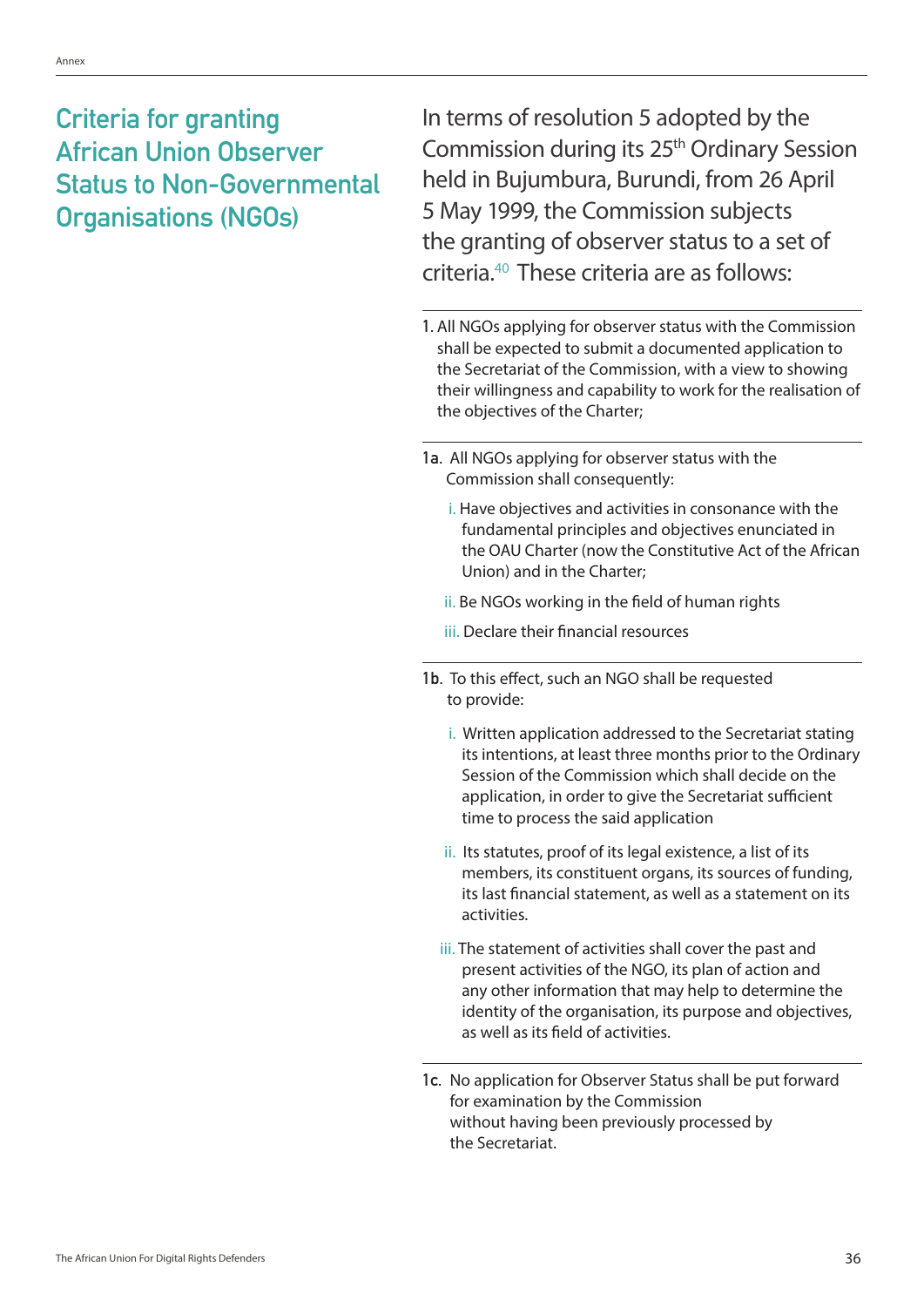**1d**. The Commission's Bureau shall designate a rapporteur to examine the dossiers. The Commission's decision shall be notified without delay to the applicant NGO.

## **What observer status entails**

According to the said resolution, all observers shall be invited to be present at the opening and closing sessions of all sessions of the Commission.

- a) An observer accredited by the Commission shall not participate in its proceedings in any manner other than as provided for in the Rules of Procedure governing the conduct of sessions of the African Commission. Amongst others, NGOs with observer status can prepare "shadow" reports on the human rights situation in their countries. These "shadow" reports enable the Commission to have a constructive dialogue with a state representative when that country's periodic report is being considered.
- b) All observers shall have access to the documents of the Commission subject to the condition that such document:
	- i. Shall not be of a confidential nature;
	- ii. Deal with issues that are of relevance to their interests.
- c) The distribution of general information documents of the Commission shall be free of charge; the distribution of specialised documents shall be on a paid for basis, except where reciprocal arrangements are in place.
- d) Observers may be invited specially to be present at closed sessions dealing with issues of particular interest to them. Observers may be authorised by the Chairman of the Commission to make a statement on an issue that concerns them, subject to the text of the statement having been provided, with sufficient lead time, to the Chairman of the Commission through the Secretary to the Commission.
- e) The Chairman of the Commission may give the floor to observers to respond to questions directed at them by participants.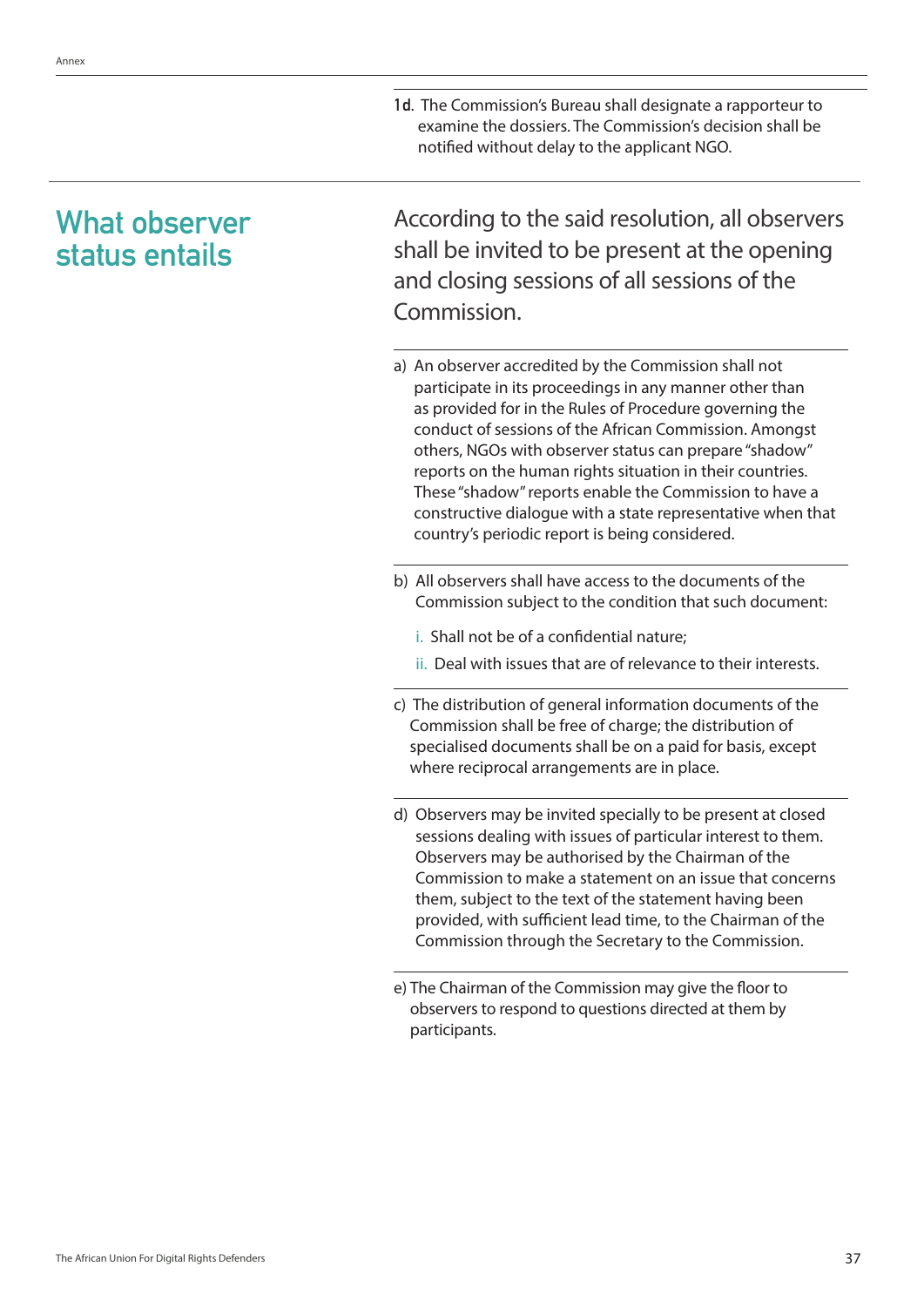f) Observers may request to have issues of a particular interest to them included in the provisional agenda of the Commission, in accordance with the provisions of the Rules of Procedure.

The other opportunities that come with having an observer status the opportunity to convene side events at the margins of the African Commission on Human and Peoples Rights sessions. Side events can be used as a platform to discuss the critical issues that affect the realisation of human rights online like repressive legislation, systemic clamp down of social media platforms in different jurisdictions and also how CSO's can enhance the realisation of these rights.

The NGO forum, that usually precedes every Ordinary Session of the African Commission on Human and Peoples Rights is another platform where CSO's can constructively discuss the critical issue of shutdowns and advocate for the realisation of human rights online.

## **Relations between the Commission and Observers**

## Organisations enjoying observer status shall undertake to:

- Establish close relations of cooperation with the Commission and to engage in regular consultations with it on all matters of common interest;
- Present their activity reports to the Commission every two years.

Administrative arrangements shall be made, whenever necessary, to determine the modalities of this cooperation.

The Commission reserves the right to take the following measures against NGOs that are in default of their obligations:

- Non-participation in sessions;
- Denial of documents and information;
- Denial of the opportunity to propose items to be included in the Commission's agenda and of participating in its proceeding;
- Observer status may be suspended or withdrawn from any organisation that does not fulfil the present criteria, after deliberation by the Commission.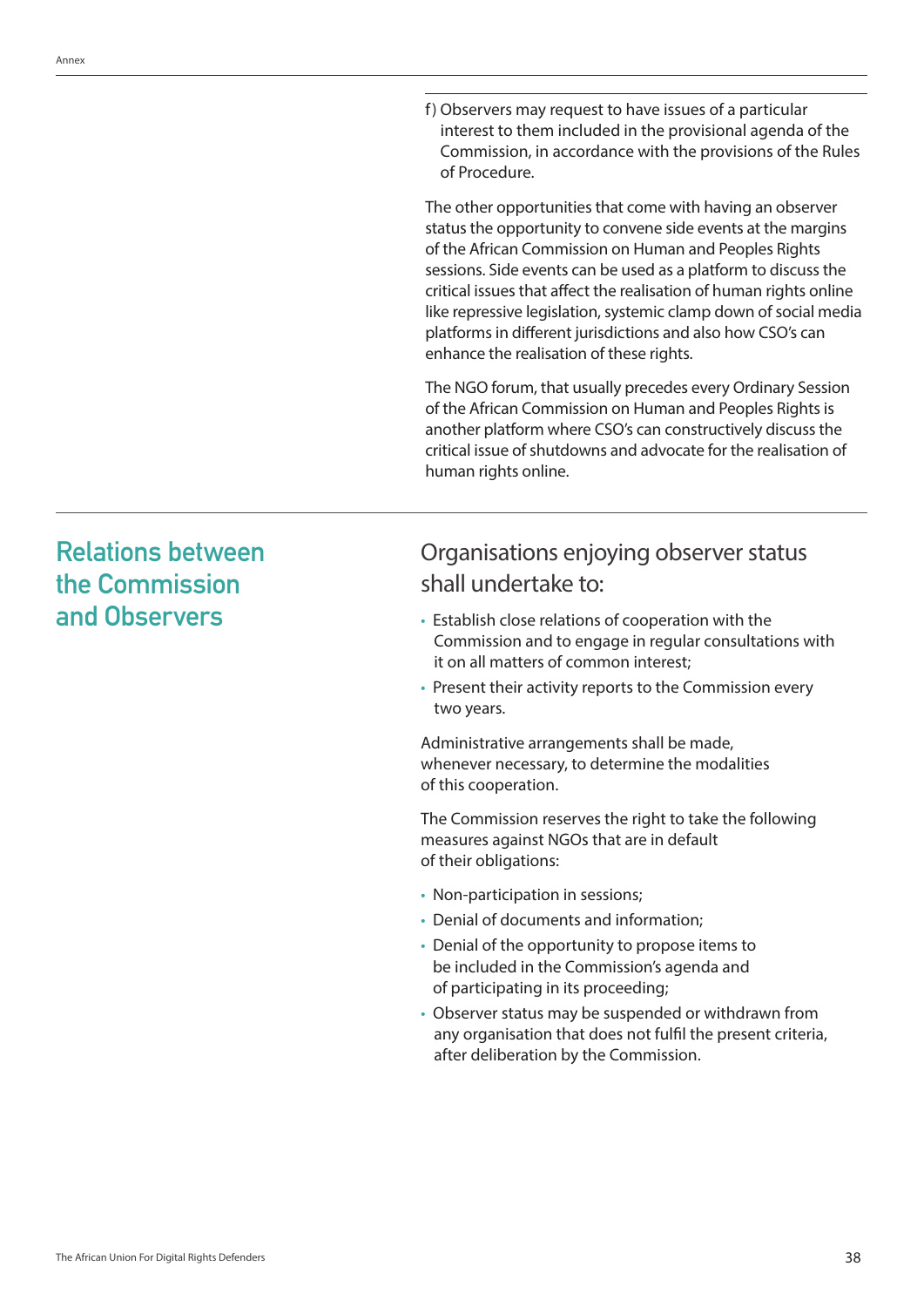## **End notes**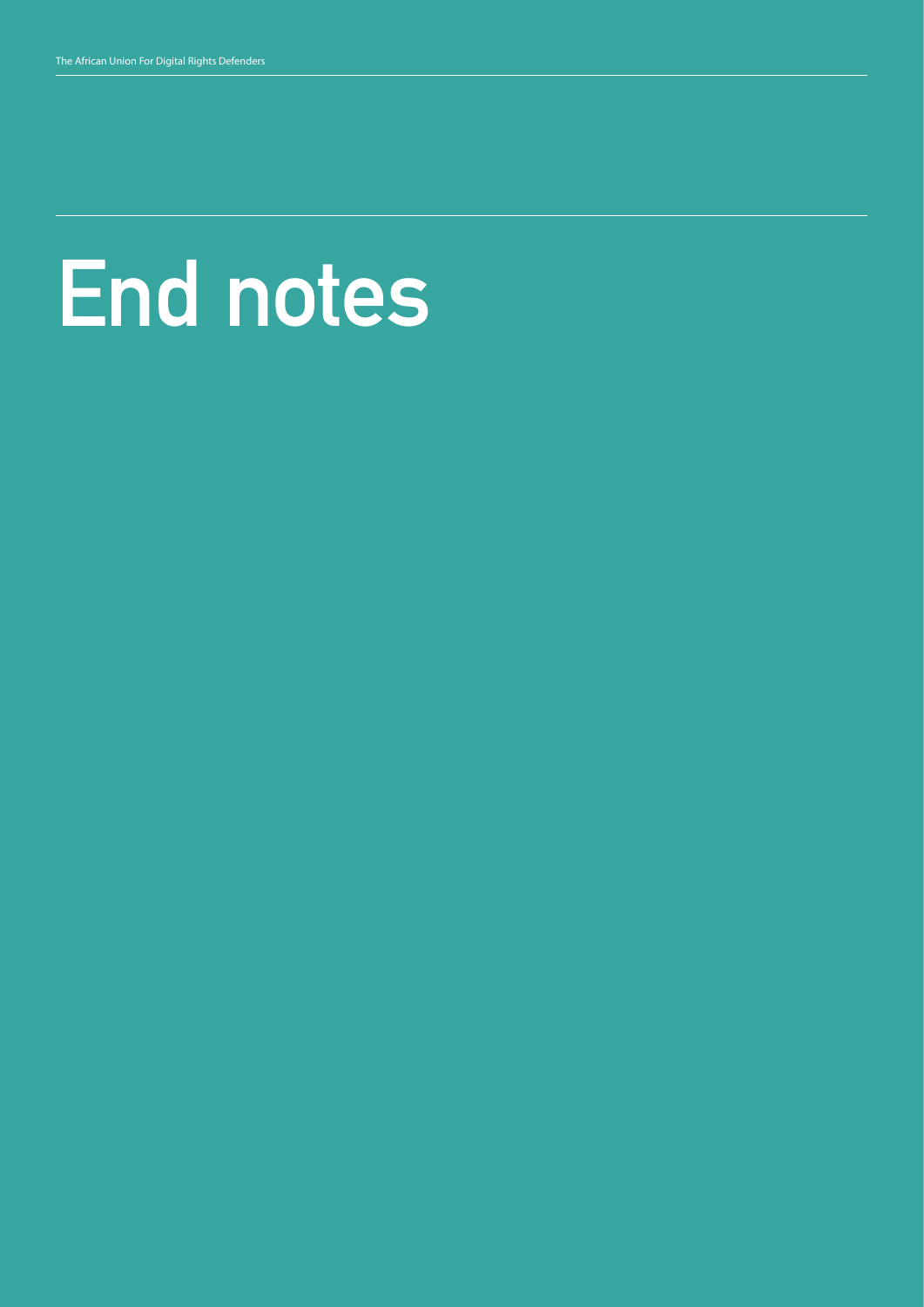- www.accessnow.org/keepiton
- 2 https://qz.com/875729/how-african-governments-blocked-the-internet-to-silence-dissent-in-2016/
- 3 https://qz.com/875729/how-african-governments-blocked-the-internet-to-silence-dissent-in-2016/
- 4 https://au.int/sites/default/files/decisions/9564-assembly au dec 1-5 i e.pdf
- 5 https://au.int/sites/default/files/pages/32020-file-constitutiveact\_en.pdf
- 6 https://au.int/en/organs/assembly
- 7 https://au.int/sites/default/files/pages/32020-file-constitutiveact\_en.pdf
- 8 https://au.int/en/organs/psc
- 9 http://www.achpr.org/files/instruments/ rules-of-procedure-2010/rules\_of\_procedure\_2010\_en.pdf Rules of Procedure, rule 16
- 10 http://www.achpr.org/files/instruments/ au-constitutive-act/au\_act\_2000\_eng.pdf and http://www.achpr.org/files/instruments/

rules-of-procedure-2010/rules\_of\_procedure\_2010\_en.pdf

- 11 https://au.int/sites/default/files/pages/31829-file-african\_union\_handbook\_2018\_english-2.pdf
- 12 http://www.achpr.org/instruments/au-constitutive-act/#20
- 13 https://www.africa-eu-partnership.org/en/ about-us/how-it-works
- 14 https://www.africa-eu-partnership.org/en/ about-us/africa-eu-civil-society-forum
- 15 https://www.africa-eu-partnership.org/en/ projects/au-eu-human-rights-dialogue
- 16 https://au.int/en/pressreleases/20180424/ conclusion-first-au-un-high-level-dialoguehuman-rights
- 17 https://au.int/en/pressreleases/20180412/ african-union-commission-and-council-europe-join-forces-cybersecurity
- 18 https://www.internetsociety.org/resources/ doc/2017/internet-infrastructure-security-guidelines-for-africa/
- 19 https://www.internetsociety.org/ blog/2018/05/the-internet-society-and-african-union-commission-launch-personal-data-protections-guidelines-for-africa/
- 20 https://au.int/en/organs/stc
- 21 See Decision Assembly/AU/Dec.227 (XII) adopted in February 2009 in Addis Ababa, Ethiopia
- 22 https://au.int/sites/default/files/pages/31829-file-african\_union\_handbook\_2018\_english-2.pdf
- 23 https://www.eac.int/environment/index. php?option=com\_content&view=article&id=156&Itemid=164
- 24 https://au.int/sites/default/files/pages/31829-file-african\_union\_handbook\_2018\_english-2.pdf
- 25 http://www.achpr.org/files/instruments/auconstitutive-act/au\_act\_2000\_eng.pdf
- 26 https://au.int/sites/default/files/pages/31829-file-african\_union\_handbook\_2018\_english-2.pdf
- 27 https://au.int/en/aucil/session
- 28 https://au.int/en/organs/ecosocc
- 29 www.au.int/en/treaties
- 30 https://issafrica.org/iss-today/nepad-and-thebattle-for-the-soul-of-the-african-union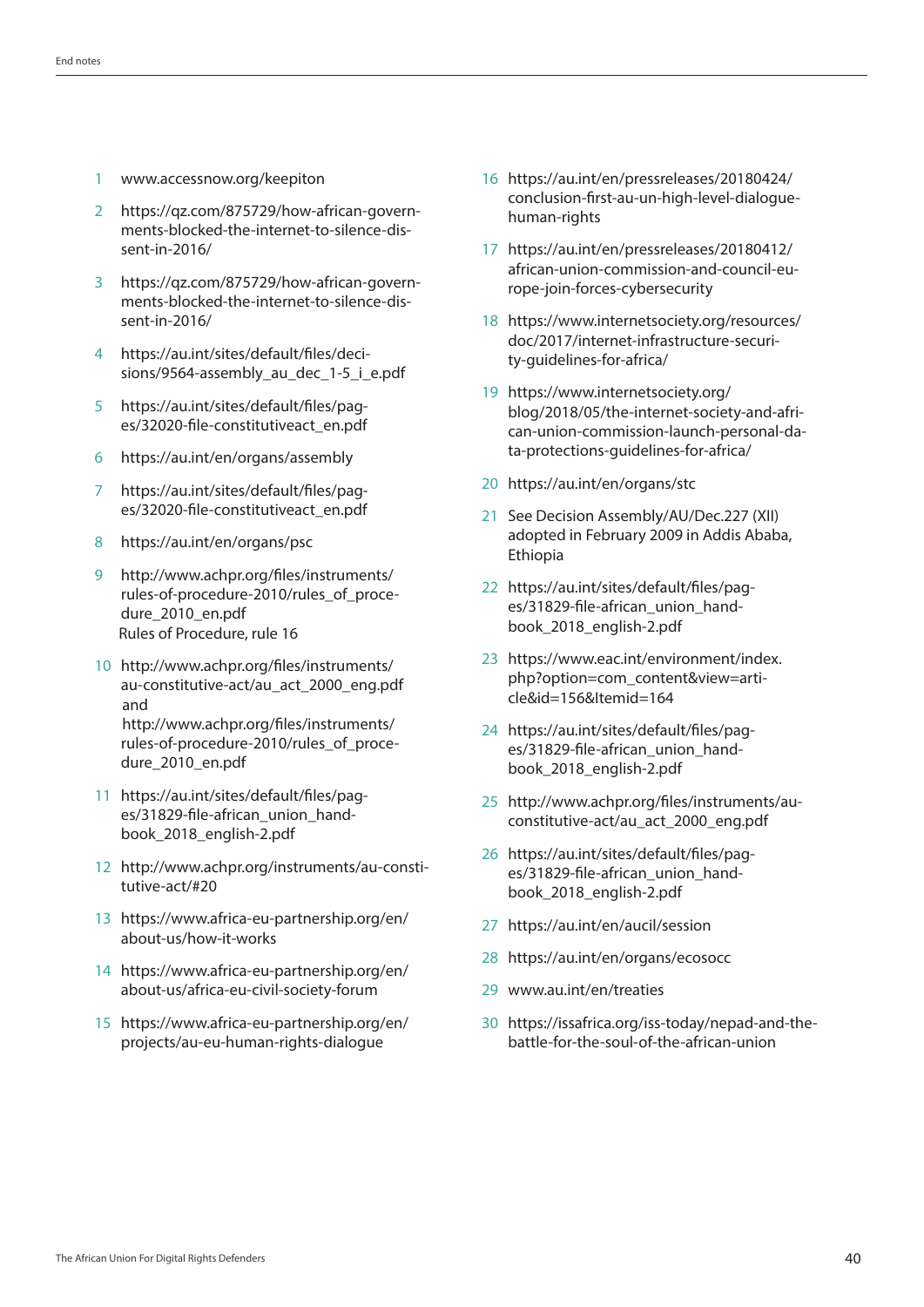- 31 Oxfam, and AfriMAP., eds. Strengthening Popular Participation in the African Union: A guide to AU structures and processes. African Books Collective, 2010.
- 32 Oxfam International Liaison Office with the African Union (2014) African Union Compendium, 2nd Edition
- 33 Oxfam, and AfriMAP., eds. Strengthening Popular Participation in the African Union: A guide to AU structures and processes. African Books Collective, 2010.
- 34 http://www.achpr.org/files/instruments/ court-establishment/achpr\_instr\_proto\_ court\_eng.pdf
- 35 http://www.achpr.org/instruments/
- 36 http://www.achpr.org/press/2018/07/d409/
- 37 https://www.ifex.org/campaign\_toolkit/ guide\_to\_achpr/
- 38 http://www.achpr.org/network/ngo/byname/
- 39 http://www.pijip-impact.org/wp-content/ uploads/2012/04/OBTAINING-AND-THE-BENE-FITS-OF-OBSERVER-STATUS.pdf
- 40 This was in line with the AHG/dec.126 (XXXIV) of the Assembly of Heads of State and Government which had requested the Commission to undertake a review of the criteria for observer status with a view to enhancing efficiency and cooperation between the Commission and NGOs.